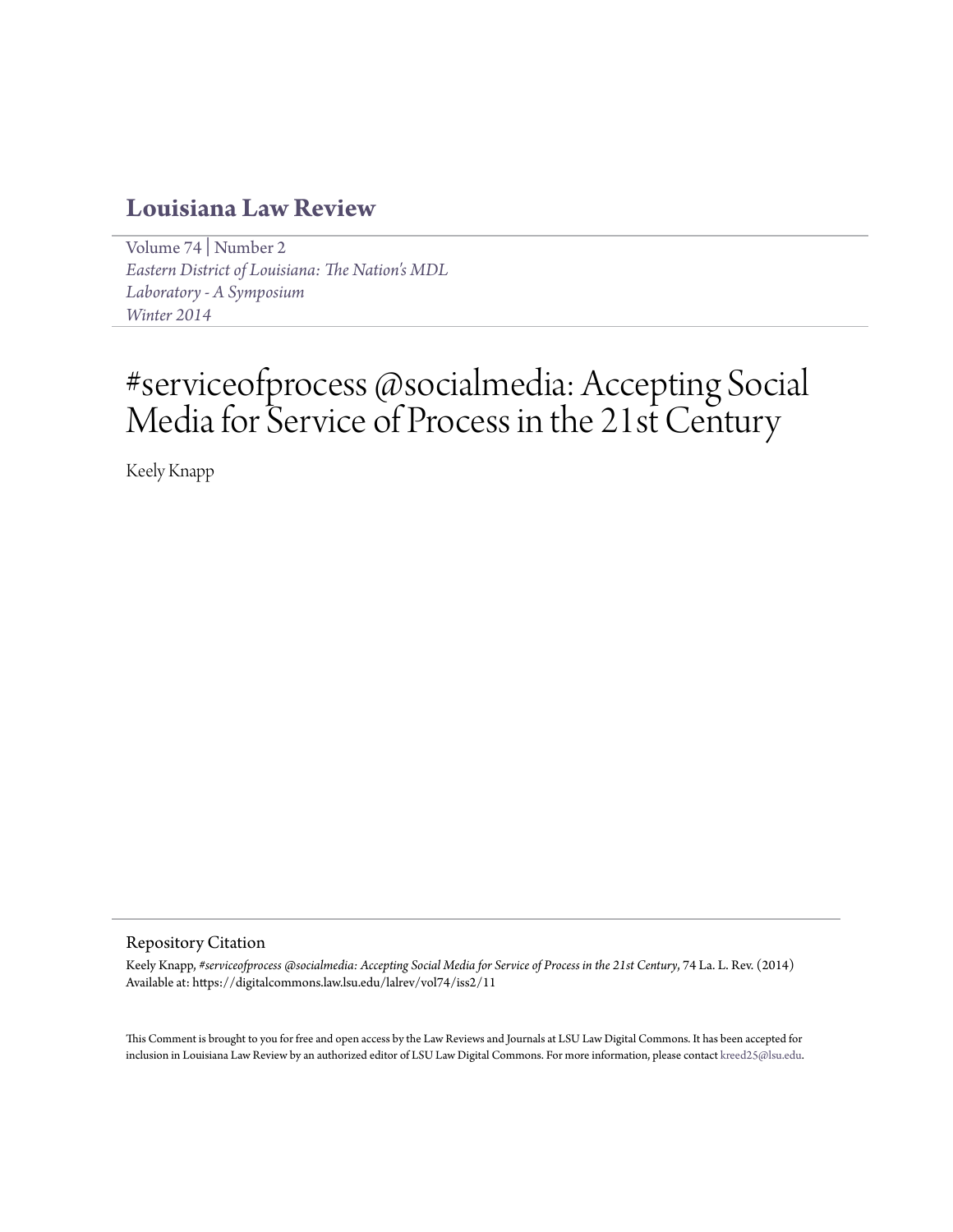# **#serviceofprocess @socialmedia: Accepting Social Media for Service of Process in the 21st Century**

*"To be sure, the Constitution does not require any particular means of service of process, only that the method selected be reasonably calculated to provide notice and an opportunity to respond. In proper circumstances, this broad constitutional principle unshackles the federal courts from anachronistic methods of service and permits them entry into the technological renaissance.* 

#### **INTRODUCTION**

Service of process has always been tricky business.<sup>2</sup> Today, providing notice of suit to a defendant can be even more difficult than in decades past. Advancements in technology and travel have made evading service much easier than when society was considerably less mobile. Nevertheless, some of these same advancements in technology have opened up a whole new world of possibilities for alternative methods of service of process.

Sometimes, a plaintiff may have to attempt service through multiple means, especially in instances where he or she is suing an evasive defendant.<sup>3</sup> Often in these instances, the defendant cannot be located for means of personal service, has no permanent address, and has not authorized anyone to accept service of process for him or her. This frustrating situation is a problem for which new technology offers an ideal solution: service of process through social media. The plaintiff could find the defendant's social networking profile and, by using the personal information listed on the profile, confirm that it belongs to the defendant. The plaintiff could then have a process server issue service attached to a message sent to the

Copyright 2014, by KEELY KNAPP.

 <sup>1.</sup> Rio Props., Inc. v. Rio Int'l Interlink, 284 F.3d 1007, 1017 (9th Cir. 2002) (citations omitted).

 <sup>2.</sup> Service of process is the formal means by which a plaintiff desiring to sue notifies the defendant of the action being brought against him. Service is required by both the U.S. Constitution and the Federal Rules of Civil Procedure. U.S. CONST. amend. XIV, § 1; FED. R. CIV. P. 4(e).

 <sup>3.</sup> *See* Toler v. City of Cookeville, 952 S.W.2d 831, 832 (Tenn. Ct. App. 1997) (concluding that the defendant was attempting to evade service when he was in his condo while the plaintiff's attorney's paralegal attempted to serve him but would not open the door; was living in the condo where service was attempted; and was the man who ran into the home when approached by the paralegal); Stephanie Francis Ward, *Our Pleasure to Serve You: More Lawyers Look to Social Networking Sites to Notify Defendants*, ABA J. (Oct. 2011) ("You would be surprised at how many people evade service but update their Facebook profile on a near daily basis . . . .").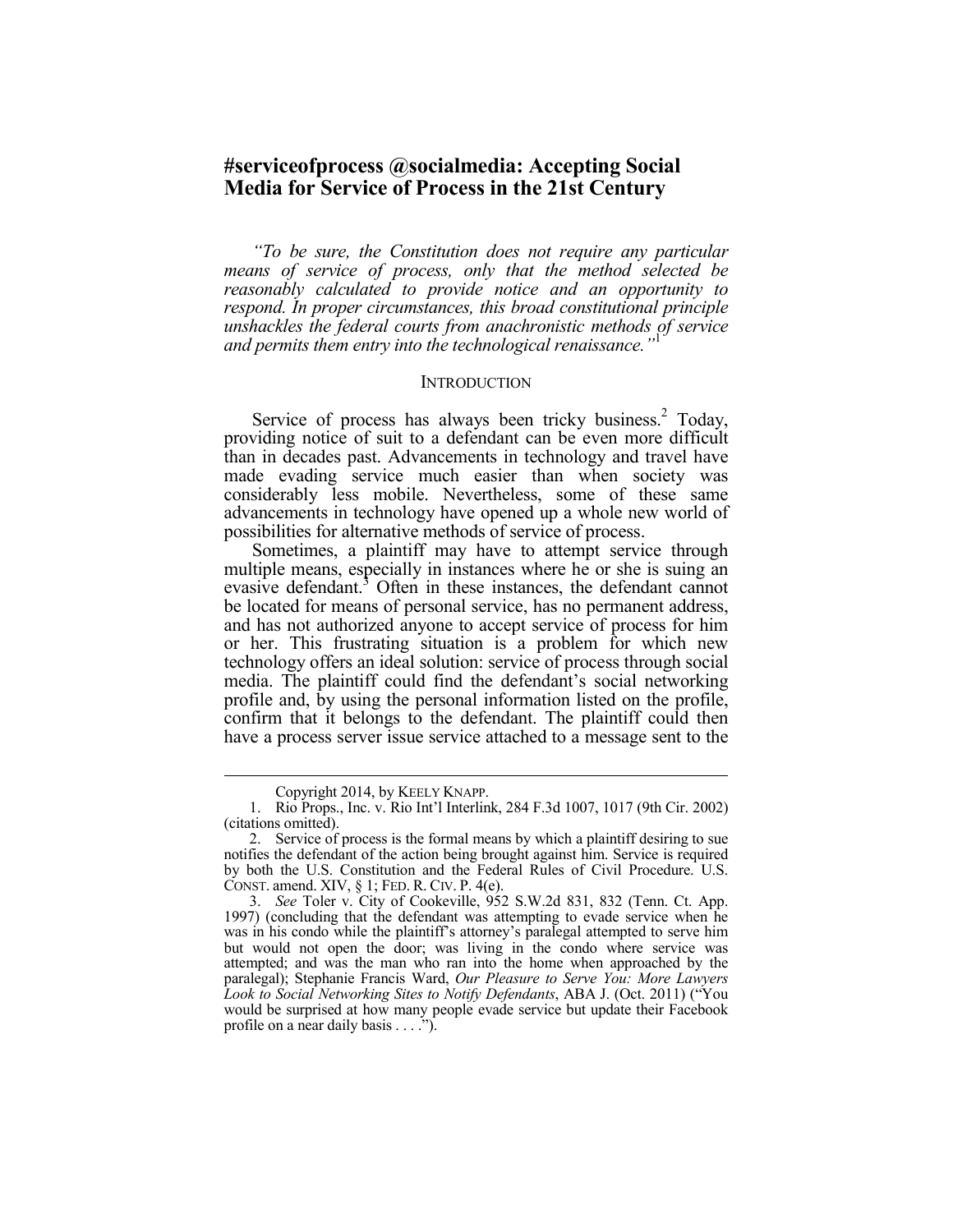inbox associated with the defendant's profile. A feature unique to social media would then allow a "read receipt" to be issued, listing the date and time the message was read.<sup>4</sup>

Because of social media's pervasiveness, the legal system would be doing itself an injustice to ignore this new technology as a means to effectuate service when other methods fail. This Comment argues that the legal system should recognize the value of social media and allow service to be accomplished through it.<sup>5</sup> Part I provides an overview of the historical development of service of process and surveys the development of modern communication and technology, the development of social media, and the development of electronic documentation in the legal system. Part II discusses how in the story of alternative service of process, service through social media is the next chapter. This Part also reviews the constitutionality of service of process through social media and investigates due process concerns, while arguing that social media are as good as or better than the currently utilized alternative methods. Part III explains the technicalities of how service through social media would be accomplished and suggests factors courts should weigh in deciding when social media service of process would be permissible.<sup>6</sup>

Ultimately, this Comment suggests that social media are a viable alternative for effectuating service in the 21st century and beyond.

# I. SURVEYING SERVICE OF PROCESS AND THE SHIFT IN ELECTRONIC **COMMUNICATION**

Overall, communication has advanced far beyond what it was a century, half a century, or even a decade  $ago.<sup>7</sup>$  Examining the development of service and the development of technological

 <sup>4.</sup> *See infra* Part III.C discussing "read receipts."

 <sup>5.</sup> This Comment is not advocating that service through social media should replace any of the traditional methods of service.

 <sup>6.</sup> To be clear, this Comment proposes service could be permissible through social media sites generally. Presently, Facebook is the only site that contains a platform and structure suitable to service of process under the requirements listed *infra* Part III.B. It should be noted, however, that new social media sites, or even currently existing sites, might become suitable media for effectuating service in the near future.

 <sup>7.</sup> *See GHN: About*, IEEE GLOBAL HIST. NETWORK, http://www.ieeeghn .org/wiki/index.php/GHN:About (last visited Nov. 8, 2013) (providing statement about society and technology from the Institute of Electrical and Electronic Engineers (IEEE), a non-profit organization committed to the advancement of technology). "Electrical, electronic, and computer technologies dramatically transformed the world during the 19th and 20th centuries. Today they are the cornerstones of humanity's material existence, and they will continue to be powerful forces shaping lives in the 21st century." *Id.*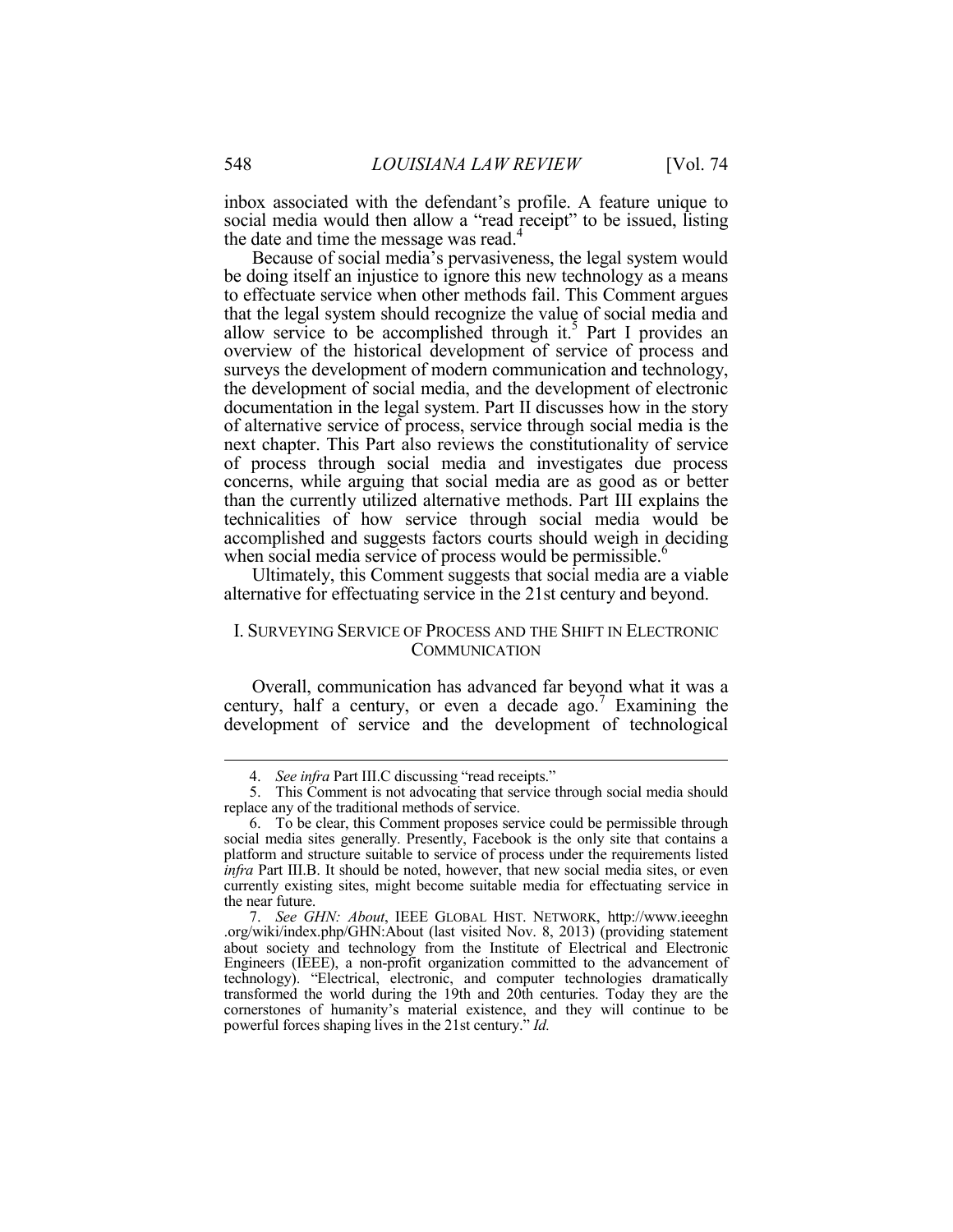communications, it seems that service of process methods have coincided with developing technology.

This Part first explains how courts assess service of process and what is required for permissible service. Next, it discusses the evolution of service of process, focusing on alternative service methods while showing major technological advancements throughout the development of service. Finally, it discusses changes in the legal system, which evidence an embrace of new technology and communication.

#### *A. "Poking" into How Courts Assess Service of Process*

In the context of litigation, service of process is essential to the initiation of a suit.<sup>9</sup> The U.S. Supreme Court stated that "[i]n the absence of service of process, a court ordinarily may not exercise power over a party the complaint names as defendant."10 The Fifth and Fourteenth Amendments to the U.S. Constitution provide that no state shall "deprive any person of life, liberty, or property without due process of law."11 In the context of serving notice of suit, due process has been interpreted to mean that every person must be apprised of the litigation against him or her and be afforded an opportunity to be heard. $12$ 

Therefore, to assess the legality of service, a court assesses whether the method of service used is reasonably calculated to give

<u>.</u>

 <sup>8.</sup> *See infra* Part I.B.

 <sup>9.</sup> Hatfield v. King, 184 U.S. 162, 166 (1902) ("Before any proceedings [can] rightfully be taken against the defendants it [is] essential that either they be brought into court by service of process, or that a lawful appearance be made on their behalf."). *See also* Murphy Bros., Inc. v. Michetti Pipe Stringing Inc., 526 U.S. 344, 350 (1999) ("Service of process, under longstanding tradition in our system of justice, is fundamental to any procedural imposition on a named defendant. . . . [Based on this requirement,] one becomes a party officially, and is required to take action in that capacity, only upon service of a summons or other authority-asserting measure stating the time within which the party served must appear and defend.").

 <sup>10.</sup> *Murphy Bros., Inc*., 526 U.S. at 350 (1999)*. See also* Omni Capital Int'l Ltd. v. Rudolf Wolff & Co., 484 U.S. 97, 104 (1987) ("Before a . . . court may exercise personal jurisdiction over a defendant, the procedural requirement of service of summons must be satisfied."); Mississippi Publ'g Corp. v. Murphree, 326 U.S. 438, 444–45 (1946) ("[S]ervice of summons is the procedure by which a court . . . asserts jurisdiction over the person of the party served.").

 <sup>11.</sup> U.S. CONST. amend. XIV, § 1; U.S. CONST. amend. V.

 <sup>12.</sup> Greene v. Lindsey, 456 U.S. 444, 449 (1982). *See also* Pennoyer v. Neff, 95 U.S. 714, 741–43 (1877), *overruled in part by* Shaffer v. Heitner, 433 U.S 186 (1977).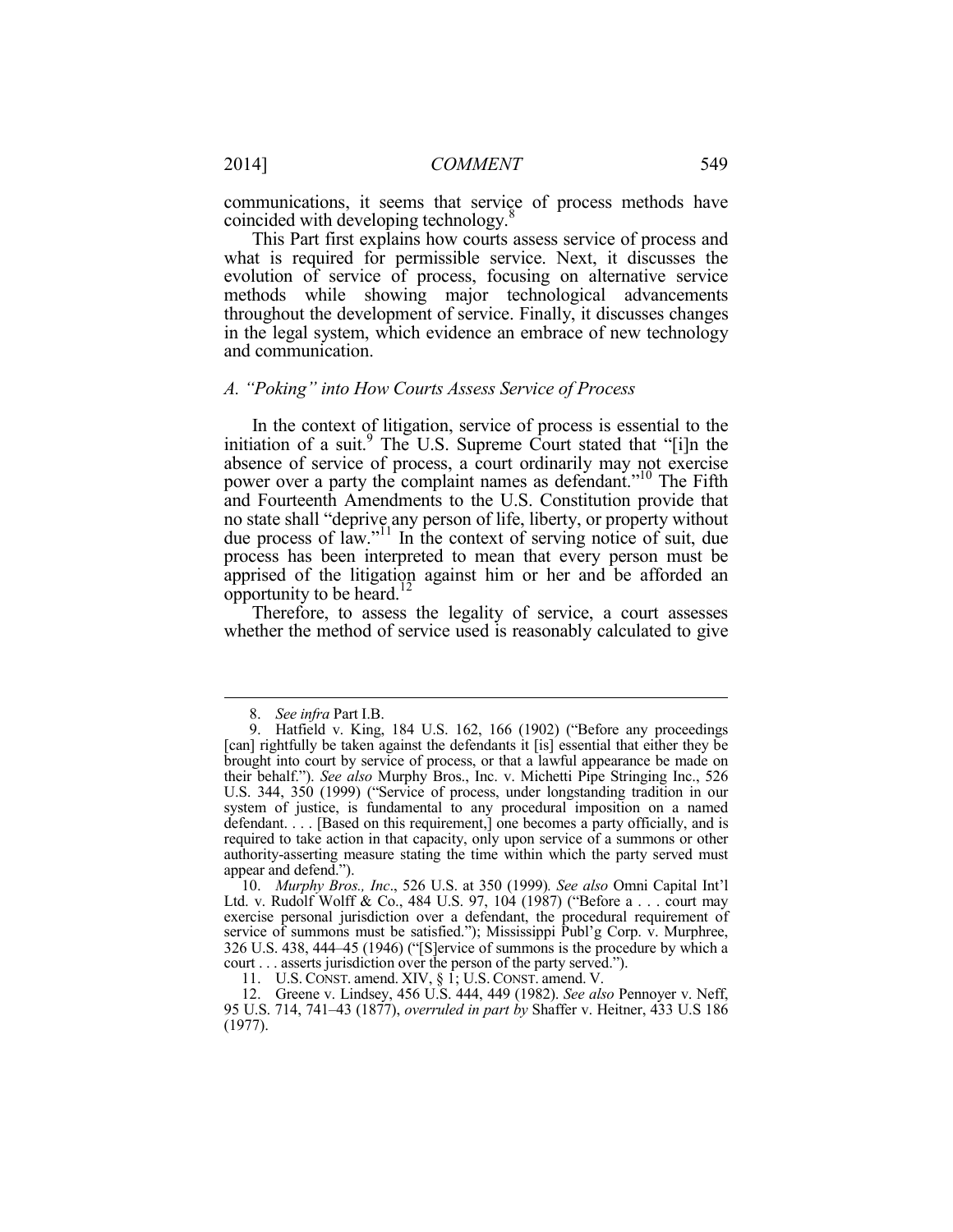notice and whether it complies with statutory requirements.13 For service to be effective, it must be *both* constitutionally and statutorily permissible.<sup>14</sup> When assessing if service is statutorily permissible, courts use federal and state rules of civil procedure, then determine sufficient service under the circumstances presented in each case.15

For cases in federal court, Federal Rule of Civil Procedure 4 establishes the traditional methods of service upon a domestic defendant, which are personal service, delivery to the defendant's dwelling, or delivery to the defendant's agent.<sup>16</sup> If service is still not possible after reasonable efforts have been made to comply with these traditional methods, Rule 4 also permits service by following state law where the action is brought.<sup>17</sup> Thus, the court looks to see if there is a state statute allowing service by an alternate method.<sup>18</sup> If

 15. *Miller*, 833 F. Supp. 2d. at 516*. See also* Swaim v. Moltan Co., 73 F.3d 711, 721 (7th Cir. 1996) ("In federal question cases, the statute giving rise to the cause of action may prescribe rules for service of process upon nonresident corporations and associations. But in the absence of any such provision, service of process is governed by the law of the state in which the district court is located. Thus, under Rule 4(e), a federal court normally looks either to a federal statute or to the long-arm statute of the State in which it sits to determine whether a defendant is amenable to service." (citations omitted)); *Omni Capital*, 484 U.S. at 105; Dehmlow v. Austin Fireworks, 963 F.2d 941, 945 (7th Cir. 1992); United Rope Distribs., Inc. v. Seatriumph Marine Corp., 930 F.2d 532, 535 (7th Cir. 1991).

16. FED. R. CIV. P. 4(e).

17. *Id.*

 18. For example, the Louisiana Code of Civil Procedure provides that service "may be either personal or domiciliary" just like the federal rules require. LA. CODE CIV. PROC. ANN. art. 1231 (2002). "Personal service is made when a proper officer tenders the citation or other process to the person to be served." *Id.* art. 1232. "Domiciliary service is made when a proper officer leaves the citation or other process at the dwelling house or usual place of abode of the person to be served with a person of suitable age and discretion residing in the domiciliary establishment." *Id.* art. 1234. "Service is made on a person who is represented by another by appointment of court, operation of law, or mandate, through personal or domiciliary service on such representative." *Id.* art. 1235. Additionally, in Louisiana if the defendant is a nonresident, service can be made by registered mail, certified mail, or commercial courier and as a last resort, upon an attorney

 <sup>13.</sup> *See, e.g*., Miller v. Balt. City Bd. of School Com'rs, 833 F. Supp. 2d 513, 516 (D. Md. 2011).

 <sup>14.</sup> Fed. Deposit Ins. Corp. v. Schaffer, 731 F.2d 1134, 1136 (4th Cir. 1984) ("[T]o be effective, service of process must comply not only with constitutional requirements, but also with the provisions of the state statute."); Harlow v. Children's Hosp., 432 F.3d 50, 57 (1st Cir. 2005) ("An exercise of jurisdiction must be authorized by state statute and must comply with the Constitution."); Doe v. Nat'l Med. Servs., 974 F.2d 143, 145 (10th Cir. 1992) ("The exercise of personal jurisdiction over a non-resident defendant must comply with the forum state's long-arm statute as well as constitutional due process requirements.").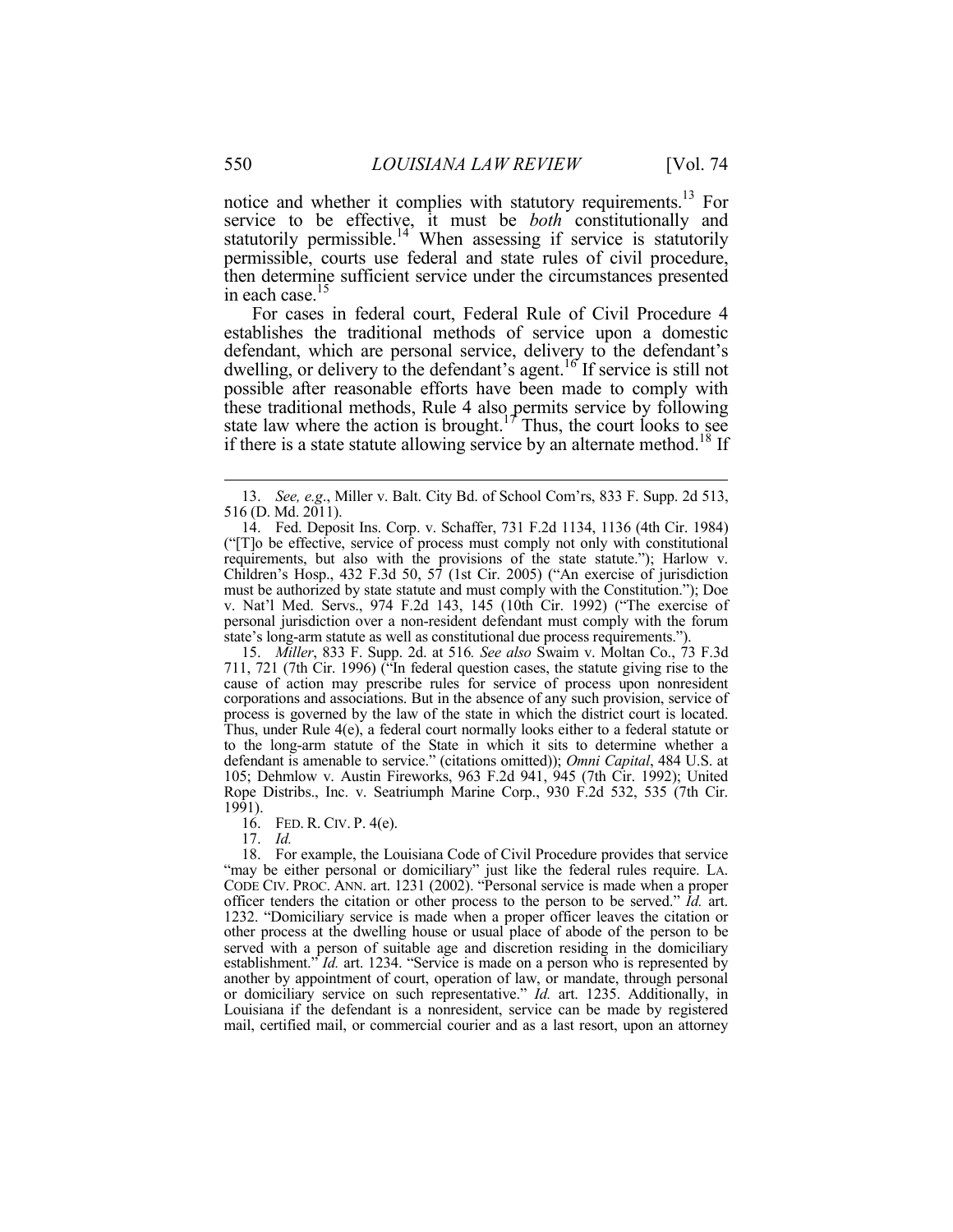service cannot be made under an applicable rule, the plaintiff can also move for alternative service.<sup>19</sup>

It is these alternative methods that are most frequently changing.<sup>20</sup> These alternative methods are flexible enough to develop with changing technology. As a consequence, service of process has to some extent followed major developments in communication throughout time.

# *B. Service of Process "Following" the Development of Technology*

The oldest and most basic method of service is personal service.<sup>21</sup> Before the Federal Rules of Civil Procedure were adopted, the U.S. Supreme Court in 1877 decided *Pennoyer v. Neff*. The

ALA. R. CIV. P. 4.3(c).

 19. Grove v. Guilfoyle, 222 F.R.D. 255, 256 (E.D. Pa. 2004) ("'[I]f service cannot be made under the applicable rule . . . the plaintiff may move the court for a special order directing the method of service.' Before requesting an alternative method of service, a plaintiff must make a 'good faith' effort to locate the defendant and properly effectuate service. Alternative methods of service are an 'option of last resort.' . . . [G]ood faith efforts might include: (1) inquiries of postal authorities, (2) inquiries of relatives, neighbors, friends and employees of the defendant, and (3) examinations of local telephone directories, voter registration records, local tax records and motor vehicle records." (footnote omitted) (citations omitted) (quoting PA. R. CIV. P. 430)).

20. *See infra* Part I.B.

 21. *See* Pennoyer v. Neff, 95 U.S. 714 (1877), *overruled in part by* Shaffer v. Heitner, 433 U.S. 186 (1977); FED. R. Civ. P. 4(e) (explaining that personal service is accomplished by actual delivery of the summons and complaint to the defendant by a server authorized by law).

appointed by law. LA. REV. STAT. ANN. § 13:3204 (2006). Other states have even more unconventional methods for effectuating service, especially on an evasive defendant. The Alabama Rules of Civil Procedure provide that:

When a defendant avoids service and that defendant's present location or residence is unknown and the process server has endorsed the fact of failure of service and the reason therefor on the process and returned it to the clerk or where the return receipt shows a failure of service, the court may, on motion, order service to be made by publication. When a defendant is a corporation and the process server has endorsed the fact that the process cannot be served because of the failure of the defendant to elect officers or appoint agents, or because of the absence of officers or agents from the state of incorporation and the state of the corporation's principal place of business for a period of thirty (30) days from the filing of the complaint or because the officers or agents are unknown, then such defendant shall be deemed to have avoided service and the court may, on motion, order service on such defendant to be made by publication. The mere fact of failure of service is not sufficient evidence of avoidance, and the affidavit required in subdivision  $(d)(1)$ of this rule must aver specific facts of avoidance.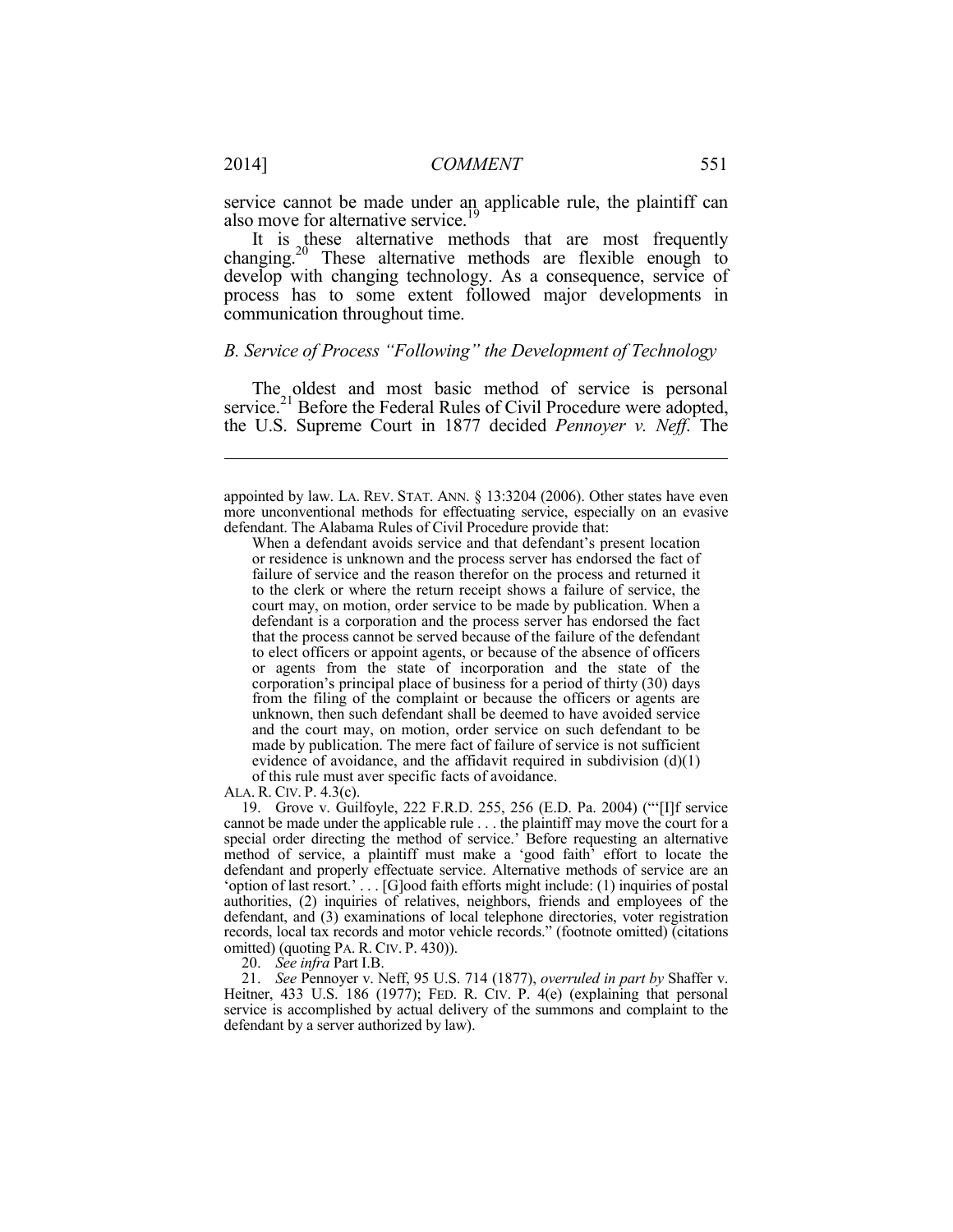Supreme Court ruled that a defendant must receive *personal service*  in order for the court to obtain jurisdiction.<sup>22</sup> The Oregon law at issue in *Pennoyer* allowed service by publication in a newspaper when the action was against a non-resident and regarded a dispute concerning property located within the state.<sup>23</sup> Utilizing this rule, the plaintiff attempted to effectuate service through publication.<sup>24</sup> The Court explained that if property of the defendant was the subject of the action, substituted service of process by publication was an acceptable method. $25$  However, the Court stated that when the entirety of the action consisted of determining the personal rights and obligations of the defendant, due process of law required personal service.<sup>26</sup>

At the time of *Pennoyer*, almost all communication, formal and informal, was accomplished in person. Newspapers existed but reported only brief snippets of information, sometimes as short as a sentence.<sup>27</sup> The postal system was in operation, but it was slow and expensive. $^{28}$  The telegraph was available, but it was new at this  $time^{29}$  No other methods could reasonably be utilized for service of

<u>.</u>

 27. *See* James Breig, *Early American Newspapering*, COLONIAL WILLIAMSBURG J., Spring 2003, *available at* http://www.history.org/foundation /journal/spring03/journalism.cfm.

 28. *See The History of the United States Postal Service: An American History*, U.S. POSTAL SERVICE (May 2007), http://about.usps.com/publications /pub100/pub100\_001.htm#ep998290. The Founding Fathers evidenced their belief in the importance of a connected society by including the establishment of the postal system in the U.S. Constitution. The support for the postal system is significant because widespread communication in the United States began with the postal system. The 19th century witnessed major growth in the United States as a nation and the post office was the "communications system that helped bind the nation together." *Id.*

 29. John Rogers, *150 Years Ago, a Primitive Internet United the USA*, ASSOCIATED PRESS, Oct. 24, 2011, *available at* http://www.msnbc.msn.com/id /45007641/ns/technology\_and\_science-tech\_and\_gadgets/t/years-ago-primitiveinternet-united-usa. In  $1861$ , the transcontinental telegraph was created to bring America closer together. For the first time in history, parties could communicate with one another in almost real time. *Id.* The telegraph used Morse Code, a series of dots and dashes signifying different letters and numbers, to transmit messages that would be interpreted by the telegraph receiving the signal. Tomas Nonnenmacher, *History of the U.S. Telegraph Industry*, ECON. HIST. ASS'N (Feb. 2, 2010), http://eh.net/encyclopedia/article/nonnenmacher.industry.tele graphic.us.

 <sup>22.</sup> *Pennoyer*, 95 U.S. at 733.

 <sup>23.</sup> *Id.* at 720.

 <sup>24.</sup> *Id.* at 719.

 <sup>25.</sup> *Id.* at 715.

 <sup>26.</sup> *Id.* at 727–34.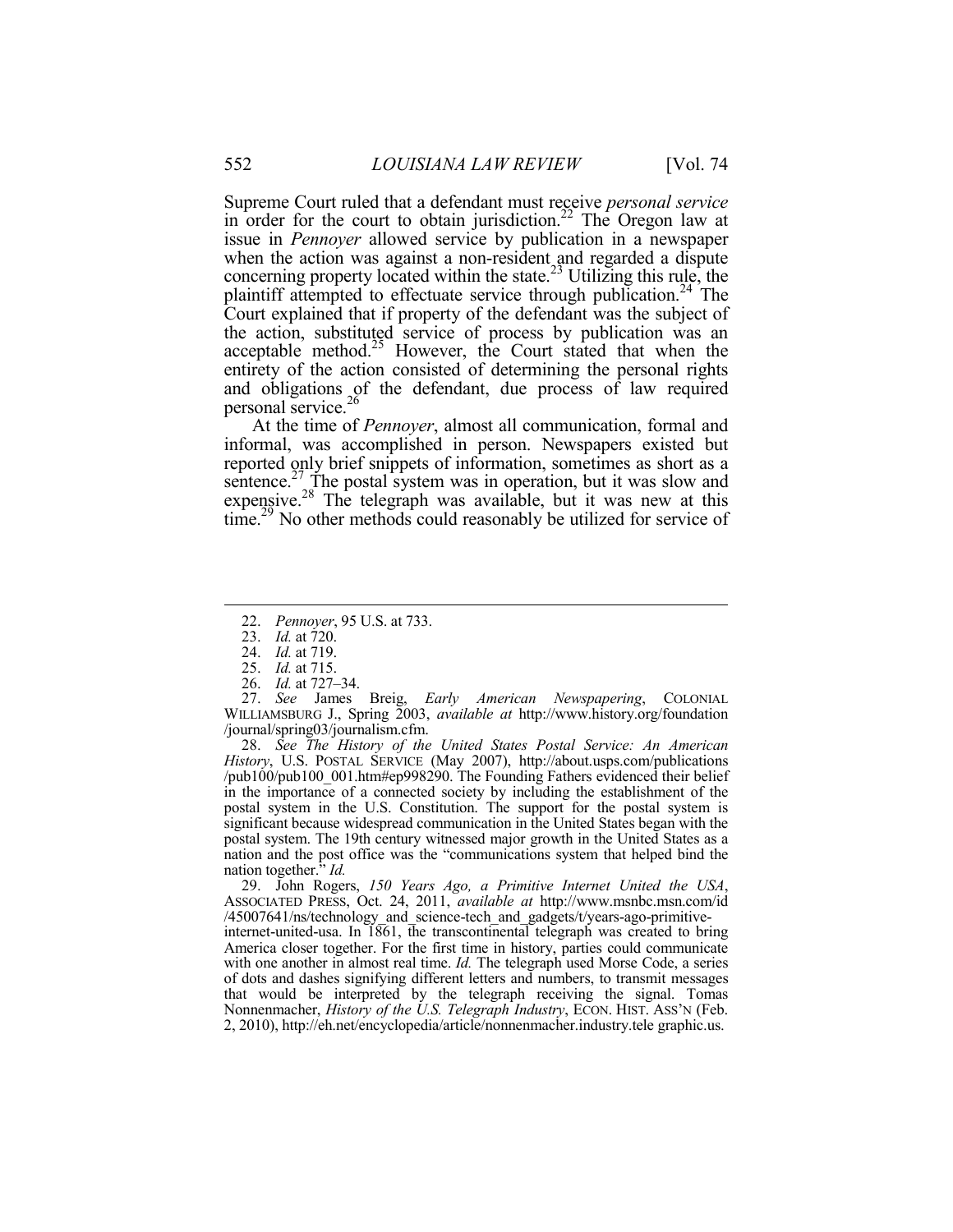process. This historical context explains why the Supreme Court was adamant that service must be effectuated *in person*. 30

More than half a century after *Pennoyer*, Congress decided a uniform system of rules was needed, and in 1938 it gave effect to the Federal Rules of Civil Procedure (FRCP).<sup>31</sup> Among other things, these rules replaced the common law pleading system that was in place at the time of *Pennoyer* and established permissible methods of service of process in federal cases.32 Today, Rule 4(e) of the FRCP contains the traditional methods of service by which a domestic defendant may be served: personal service, delivery to the individual's dwelling accepted by someone of suitable age and discretion, and delivery to an agent authorized to accept service.<sup>33</sup> The FRCP have changed over time, even at one point including service by certified mail as an acceptable means.<sup>34</sup>

In some situations, these traditional methods prove ineffective. Courts then look to see if service can be effectuated through an "alternative" method, mainly by state law where the action is brought.<sup>35</sup> In Louisiana, state law permits personal service and domiciliary service for all ordinary proceedings,<sup>36</sup> which mirrors the federal rules. However, in some instances, such as substitution of parties in certain cases, service via publication is permitted. $37$  These alternative methods are typically employed when the case involves an evasive defendant. Less than ten years after the FRCP were adopted, the Supreme Court began to critically evaluate these alternative state methods of service of process.

 <sup>30.</sup> Pennoyer v. Neff, 95 U.S. 714, 741–43 (1877), *overruled in part by*  Shaffer v. Heitner, 433 U.S. 186 (1977).

<sup>31</sup>*. Current Rules of Practice & Procedure*, ADMIN. OFF. U.S. CTS., http://www.uscourts.gov/RulesAndPolicies/rules/current-rules.aspx (last visited Nov. 8, 2013).

 <sup>32.</sup> Bell Atl. Corp. v. Twombly, 550 U.S. 544, 590 (2007); FED. R. CIV. P. 4(e).

 <sup>33.</sup> FED. R. CIV. P. 4(e).

 <sup>34.</sup> *Id.* practice cmt. Service by mail was permitted at one point to alleviate the burden on process servers and justified by the fact that the postal service was such a reliable and widely used method of communication at the time. *Id.*

 <sup>35.</sup> Federal Rule of Civil Procedure 4(e) includes as the first option of service "following state law where the action is brought." Therefore, excluding this from the "traditional" methods is not completely correct. However, because state law service statutes are often more liberal and unconventional, they are often seen as, and referred to as, "alternative" or "substituted" methods. Lauren A. Rieders, *Old Principles, New Technology, and the Future of Notice in Newspapers*, 38 HOFSTRA L. REV. 1009, 1021 (2010) (discussing the decreased use of newspapers and proposing use of online newspapers for service of process). *See, e.g.*, N.Y. C.P.L.R. 308 (MCKINNEY 2001). *See also supra* note 19 and accompanying text.

 <sup>36.</sup> LA. CODE CIV. PROC. art. 1232, 1234 (2013).

 <sup>37.</sup> *Id.* art. 803.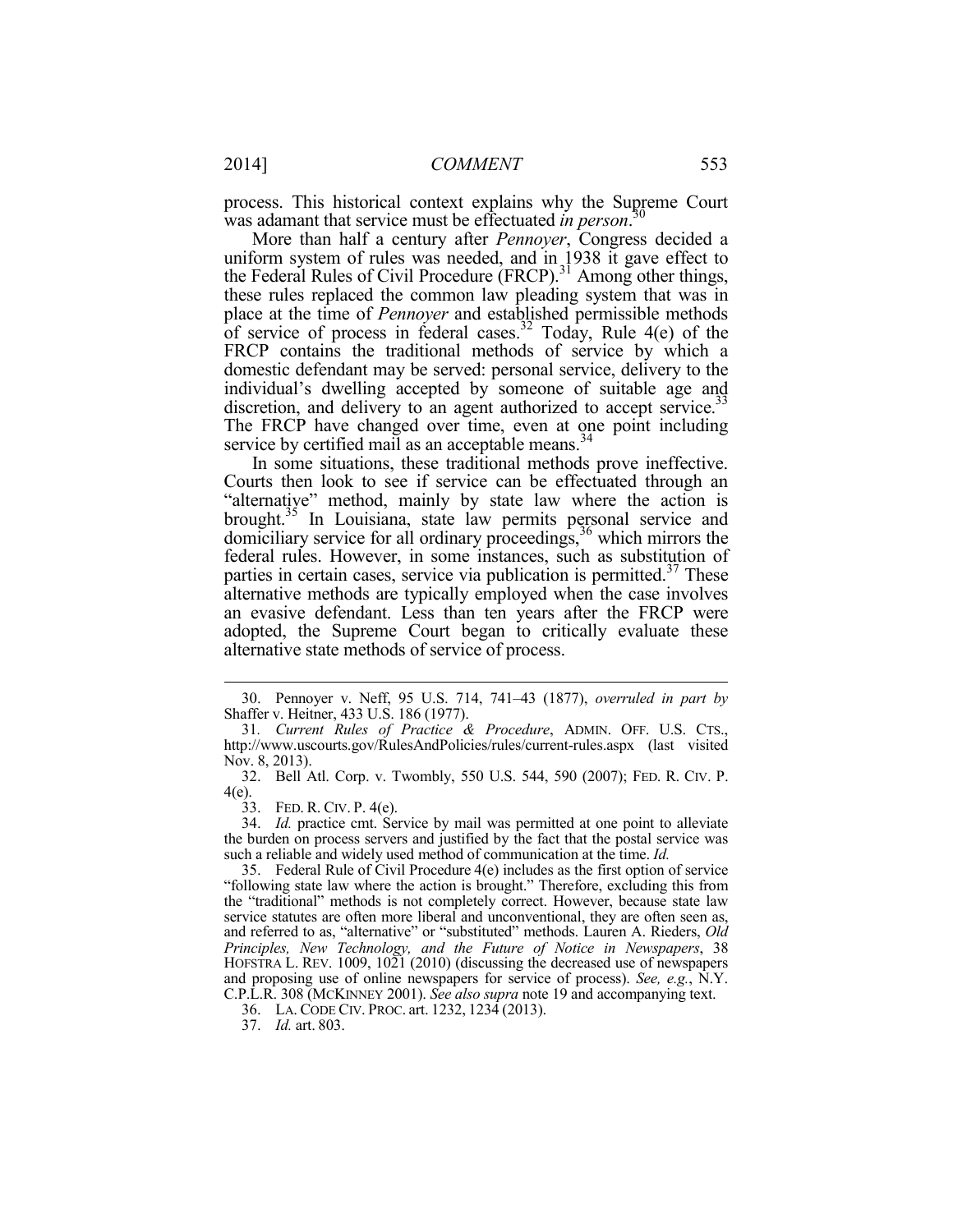In 1950, the Supreme Court decided *Mullane v. Central Hannover Bank & Trust*. 38 In the 73 years between *Pennoyer* and *Mullane*, America had changed drastically. The country's development and commercial expansion rendered personal service unworkable in many instances.<sup>39</sup> In *Mullane*, the Central Hanover Bank and Trust Company had acquired a trust fund and wished to settle one of the accounts of the fund. $40$  The only notice given to the beneficiaries of the trust was by publication in a local newspaper, which was the permissible alternative method under New York banking law. $41$  The law required the petitioner to publish the notice not less than once per week for four weeks. $^{42}_{4}$  The only notice that was required was by newspaper publication.<sup>43</sup> The Court approved of publication as a constitutionally permissible means of notice when no other reasonable methods could be employed and when the whereabouts of the persons to be notified were unknown.<sup>44</sup> The Court stated that depending on the circumstances, forms of service are permissible so long as they are not "substantially less likely to bring home notice" than other available methods.<sup>45</sup>

Following *Mullane*, technology and service continued to evolve. Courts handed down decisions allowing for alternative methods of service that coincided with developments in technology.<sup>46</sup> Notably, these methods did not replace traditional methods of service but were utilized as a last resort where due diligence had been exercised to ascertain the whereabouts of the defendant.<sup>47</sup> Technology played a part in the type of substituted methods courts employed in situations where no other service would prove effective.

# *C. Alternative Notice and Developing Technology in the Late 20th Century*

In 1980, *New England Merchants National Bank v. Iran Power Generation & Transmission Co.* permitted service via Telex and was one of the first cases after *Mullane* to utilize new technology for

<u>.</u>

 <sup>38.</sup> Mullane v. Cent. Hanover Bank & Trust Co., 339 U.S. 306 (1950).

 <sup>39.</sup> Jeremy Colby, *You've Got Mail: The Modern Trend Towards Universal Electronic Service of Process*, 51 BUFF. L. REV. 337, 340–41 (2003).

 <sup>40.</sup> *Mullane*, 339 U.S. at 312.

 <sup>41.</sup> *Id.* at 309–10.

 <sup>42.</sup> *Id.* at 310.

 <sup>43.</sup> *Id.*

 <sup>44.</sup> *Id.* at 317–18.

 <sup>45.</sup> *Id.* at 315.

 <sup>46.</sup> *See infra* Part I.C.

 <sup>47.</sup> New Eng. Merch. Nat'l Bank v. Iran Power Generation & Transmission Co., 495 F. Supp. 73, 81 (S.D.N.Y 1980).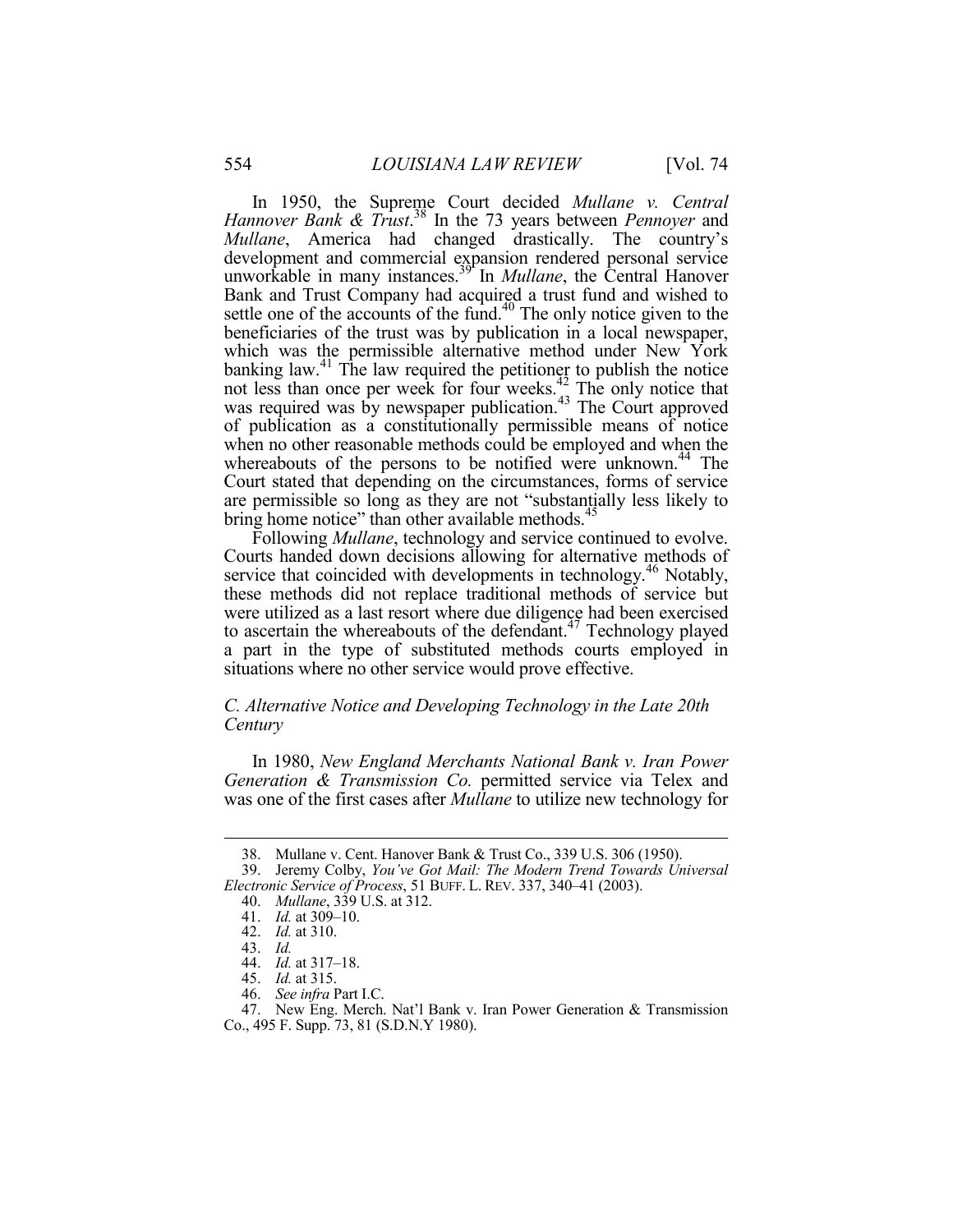service.<sup>48</sup> This case was decided less than two decades after the Telex technology had been developed.49 In *New England Merchants*, the U.S. district court not only permitted but *directed* the plaintiffs to serve the defendant via Telex<sup>50</sup> "to make absolutely sure that the [defendants had] notice."<sup>51</sup> The court stated that it was well aware that service via Telex had little to no precedent.<sup>52</sup> The court reasoned that electronic communication provides instantaneous transmission of notice, stating that:

Courts . . . cannot be blind to changes and advances in technology. No longer do we live in a world where communications are conducted solely by mail carried by fast sailing clipper or steam ships. . . . No longer must process be mailed to a defendant's door when he can receive complete notice at an electronic terminal inside his very office, even when the door is steel and bolted shut.<sup>53</sup>

The rationale used by the court to support service via Telex also provides strong support for the use of new technology for service of process. Just a decade after Telex, the Internet was created and has quickly become one of the most powerful technological developments of modern times.

In the early 1990s, the Internet was made available to the public, and a worldwide phenomenon began.<sup>54</sup> The Internet has grown rapidly since its creation. By the early 2000s, half of the homes in the United States had a personal computer, and almost half of those

 <sup>48.</sup> *Id.*

 <sup>49.</sup> The Telex system was established in 1962 in the United States. *Telex*, ENCYCLOPÆDIA BRITANNICA, http://www.britannica.com/EBchecked/topic/586 267/telex (last visited Nov. 8, 2013) ("Telex systems originated in the United Kingdom and several other European countries during the early 1930s. In 1931 the American Telephone and Telegraph Company (AT&T) introduced its teletypewriter exchange service, TWX. Telex systems in the United States continued to be operated by private corporations, while in most other countries they were operated by government agencies responsible for postal, telegraph, or telephone services.").

 <sup>50.</sup> The Telex system transmitted typed messages over a network, usually a telephone line, and then printed or displayed the messages on a monitor*. Id.*

 <sup>51.</sup> *New Eng. Merch. Nat'l Bank*, 495 F. Supp. at 81.

 <sup>52.</sup> *Id.*

 <sup>53.</sup> *Id.*

 <sup>54.</sup> Cameron Chapman, *The History of the Internet in a Nutshell*, SIX REVISIONS (Nov. 15, 2009), http://sixrevisions.com/resources/the-history-of-theinternet-in-a-nutshell/. *See also* Marwan M. Kraidy, *The Internet as a Mass Communication Medium*, JOURNALISM & MASS COMM. J., http://www.eolss .net/sample-chapters/C04/E6-33-03.pdf.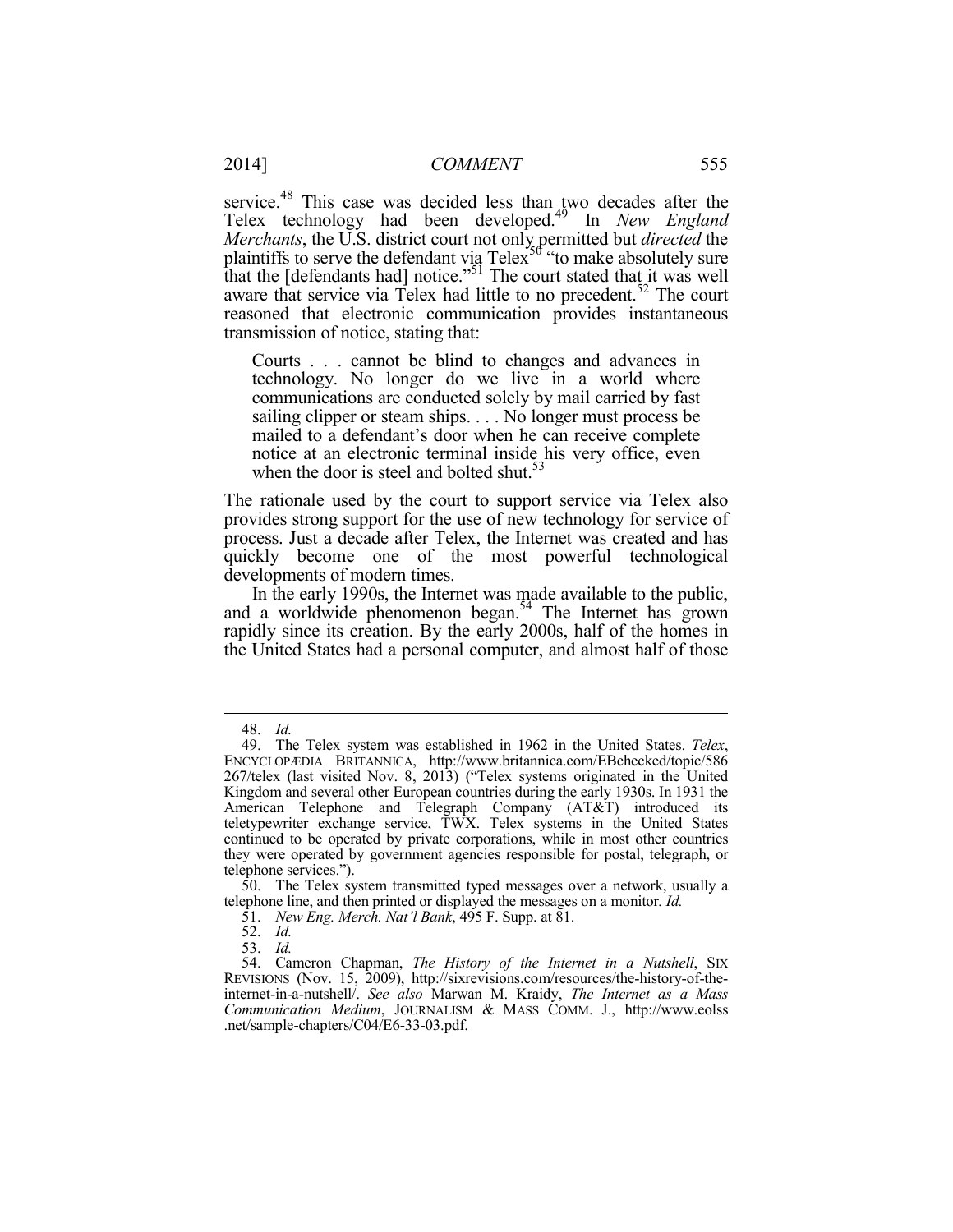had access to the Internet.<sup>55</sup> Today, the Internet connects millions of computers around the globe, allowing communication through multiple interfaces, namely e-mail and websites.<sup>56</sup> Its users can "send and receive digital data from a virtually infinite number of sources."<sup>57</sup>

The advent of the Internet greatly expanded the use of e-mail and allowed the American public access to this new technology.<sup>58</sup> Email quickly became a major method of communication and in 2011, the number of worldwide e-mail accounts was estimated at around  $3.1$  billion.<sup>59</sup> around 3.1 billion.<sup>59</sup><br>Following the lead of technology once again, only a few decades

after e-mail and fax were established, $60$  a court in 2000 allowed service through these methods in *In re International Telemedia Associates, Inc*. 61 In 2000, the bankruptcy court in *In re International Telemedia* authorized service on an elusive defendant by fax, e-mail, and mail to the last known address.<sup>62</sup> The court described the defendant as a "moving target," which made it virtually impossible for the plaintiff to effect service on him.<sup>63</sup> The defendant refused to provide a mailing address but provided a fax number and an e-mail address and stated that he wished to use them

56. Kraidy, *supra* note 54.

57. *Id.*

1

 58. Craig Partridge, *The Technical Development of Internet Email*, BBN TECHNOLOGIES, April–June 2008, http://www.ir.bbn.com/~craig/email.pdf.

 59. QUOC HOANG & SARA RADICATI, THE RADICATI GRP., E-MAIL STATISTICS REPORT, 2011–2015 (2011), http://www.radicati.com/wp/wp-content /uploads/2011/05/Email-Statistics-Report-2011-2015-Executive-Summary.pdf.

 60. "[E]-mail, in full electronic mail, messages transmitted and received by digital computers through a network. An e-mail system allows computer users on a network to send text, graphics, and sometimes sounds and animated images to other users." *Email*, ENCYCLOPÆDIA BRITANNICA, http://www.britannica.com /EBchecked/topic/183816/e-mail (last visited Dec. 28, 2013). Standard fax transmission was adopted in 1980. It received widespread enjoyment because of its low cost and ease of use. Fax machines scan printed material and transmit the information over a telephone network to another fax machine, which reproduces the scanned document. *Fax*, ENCYCLOPÆDIA BRITANNICA, http://www.britannica .com/EBchecked/topic/199972/fax (last visited Nov. 6, 2013). *See also* Partridge, *supra* note 58.

 61. 245 B.R. 713, 718–20 (Bankr. N.D. Ga. 2000) (allowing service by facsimile and electronic mail where the defendant claimed to be traveling abroad and refused to identify his location at any given time and where plaintiff found a physical address but had no indication that the defendant resided there.).

62. *Id.* at 720.

63. *Id.* at 718.

 <sup>55.</sup> Alladi Venkatesh et al., *Evolving Patterns of Household Computer Use: 1999–2010*, April 2011, http://crito.uci.edu/papers/2011/HouseholdComputer Use.pdf ("By 2009, nearly 70% of U.S. households were estimated to be using the Internet at home.").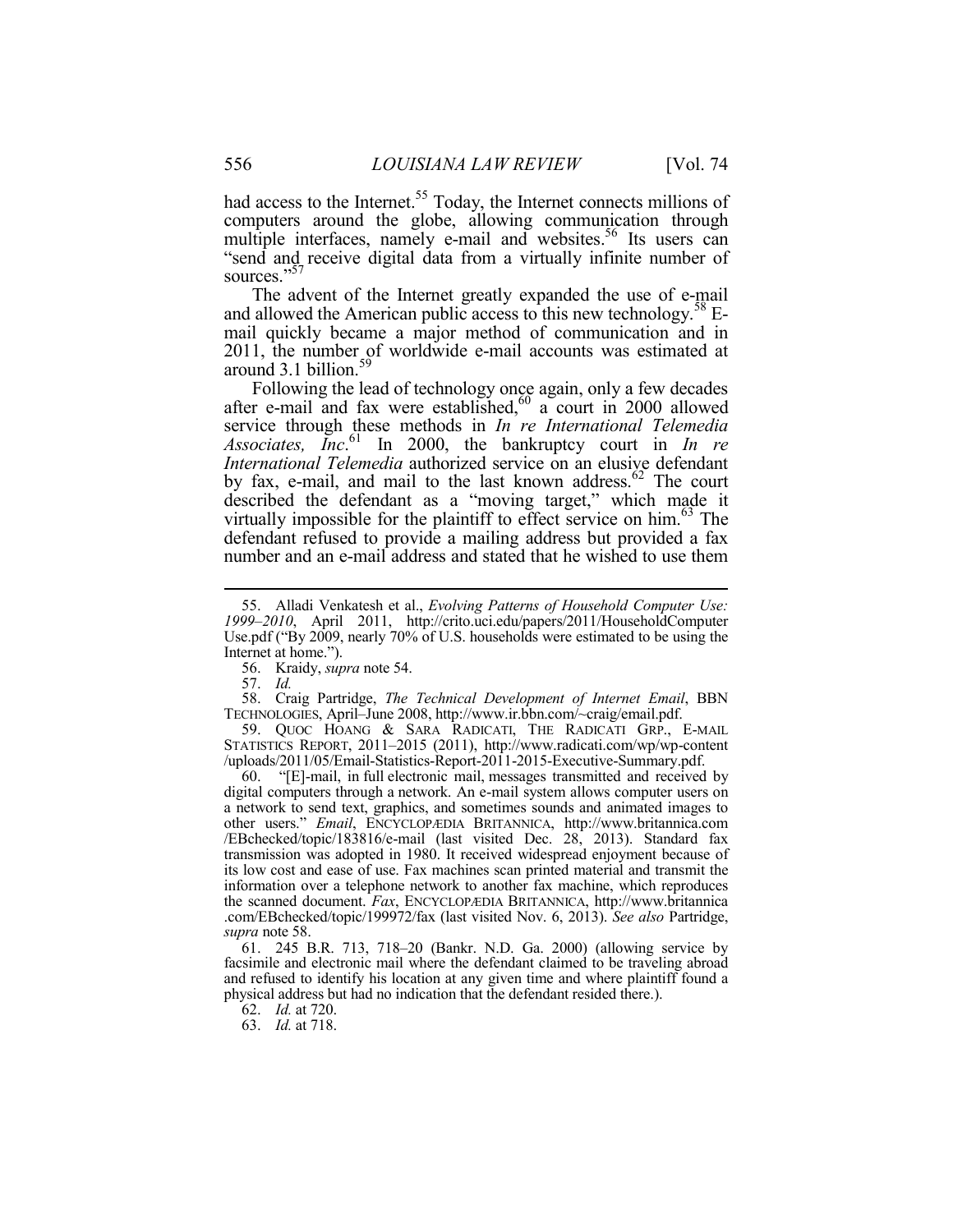in future correspondence.<sup>64</sup> Under these circumstances, the court authorized service through these methods because the defendant had indicated that these were his preferred modes of communication.<sup>65</sup> The court also stated that authorization of service by e-mail and other alternative means had little to no precedent in its circuit or any other.66 Moreover, the court observed the rapid rate at which the number of Internet users was rising and recognized the need to adapt.<sup>67</sup>

Two years later, the U.S. Court of Appeals for the Ninth Circuit also approved of service of process over the Internet in *Rio Properties, Inc. v. Rio International Interlink*. 68 In *Rio* the court allowed e-mail service upon a foreign defendant.<sup>69</sup> The plaintiff was unable to serve the defendant in the United States and could not find a physical address in Costa Rica.<sup>70</sup> The only address available for the defendant was an e-mail address, which the defendant designated as its preferred method of communication.<sup>71</sup> The court stated that, despite the absence of any authority, service of process via e-mail was proper under the circumstances because it was "reasonably calculated to provide notice and opportunity to respond."<sup>72</sup> Further, the court stated that in this case service by email was the method of service most likely to reach the defendant because the defendant structured its business so that it could *only* be contacted via e-mail.<sup>73</sup> The court asserted that a method reasonably calculated to reach the defendant and likely to provide actual notice was surely permissible.74 "Notably, however, while the *Rio Properties* court endorsed service of process by email in that case, it was 'cognizant of its limitations.' Among other things, it noted that

1

68. 284 F.3d 1007 (9th Cir. 2002).

69. *Id.* at 1016.

- 70. *Id.* at 1013.
- 71. *Id.*

 72. *Id.* at 1017; Mullane v. Cent. Hanover Bank & Trust Co., 339 U.S. 306, 318 (1950).

73. *Rio Properties*, 284 F.3d at 1013.

 74. *Id.* at 1016–17. Evidencing a belief that e-mail was among the accepted methods of alternative service, the court stated in *Rio* that "trial courts have authorized a wide variety of alternative methods of service including publication, ordinary mail, mail to the defendant's last known address, delivery to the defendant's attorney, telex, and most recently email" even though there is no specific statutory authorization for these methods. *Id.* at 1016.

 <sup>64.</sup> *Id.*

 <sup>65.</sup> *Id.*

 <sup>66.</sup> *Id.* at 719.

 <sup>67.</sup> *Id.*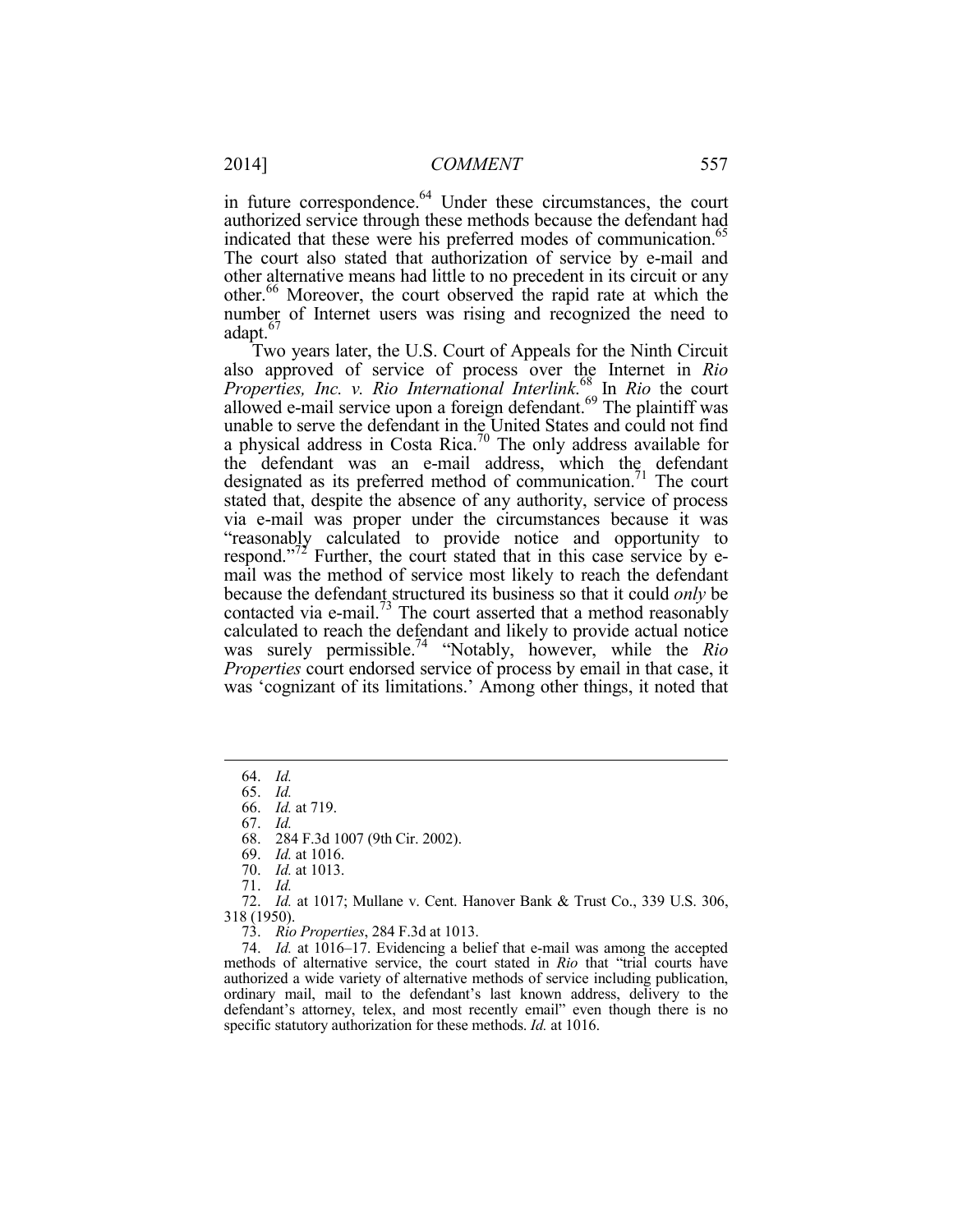often there is no way to confirm that an email message, along with all its attachments, was actually received."<sup>75</sup>

Social media can provide the solution to the biggest problem that e-mail service faces: For e-mail, there is no confirmation that the electronic communication was actually received.<sup>76</sup> Additionally, communication is shifting more toward social networks.<sup>77</sup> The rise in the number of e-mails sent and received each day has slowed due to increased use of other forms of communication, particularly social networks.78 In fact, social media use has been increasing at a rapid pace since its inception.<sup>79</sup> Its prevalence in modern society makes it an important part of everyday life and increases its potential as a very useful tool for the legal system.

# *D. Development of Social Media*

Social media have become an important part of many Americans' everyday lives.<sup>80</sup> Because of its connectivity and ease of use, social networking has continuously shown rapid growth.<sup>81</sup> In 2011, there were 2.4 billion social networking accounts worldwide, both consumer and corporate.<sup>82</sup> The number of American adults using a

 <sup>75.</sup> Liberty Media Holdings, LLC v. Sheng Gan, Civil Action No. 11–CV– 02754–MSK–KMT, 2012 WL 122862, at \*2 (D. Colo. Jan. 17, 2012). In *Liberty Media Holdings*, the plaintiff was attempting to serve a defendant who was the owner and operator of a certain Internet site. *Id.* at \*1. The court found that the plaintiff had taken considerable measures to attempt to serve the defendant. *Id.* at \*3. The defendant's actual street address and geographical location were unknown, and the plaintiff made extensive efforts to find information about the defendant's location without any luck. *Id.* Unfortunately for the plaintiff, the *Liberty* court assessed that because there was no indication that the defendant had actual notice of the suit and was simply avoiding formal service and because the defendant did not hold out that e-mail was its preferred method of communication like the defendant in *Rio*, it found service through e-mail to be impermissible. *Id.*  at \*3–4. It stated that while service by e-mail may be a last resort, "to allow Plaintiff to complete service of process by e-mailing the complaint and summons to these e-mail addresses without any confirmation of receipt would be akin to allowing plaintiff to slide a complaint and summons under the front door of what appears to be an abandoned residence." *Id.* at \*4. Ultimately, the court reasoned, due process requires more. *Id.* 

 <sup>76.</sup> See *infra* Part III.C*.*

 <sup>77.</sup> HOANG & RADICATI, *supra* note 59, at 4.

 <sup>78.</sup> *Id.* at 3.

 <sup>79.</sup> *Id.* at 4.

 <sup>80.</sup> *Id.*

 <sup>81.</sup> *Id.* at 3–4.

 <sup>82.</sup> *Id.* at 4.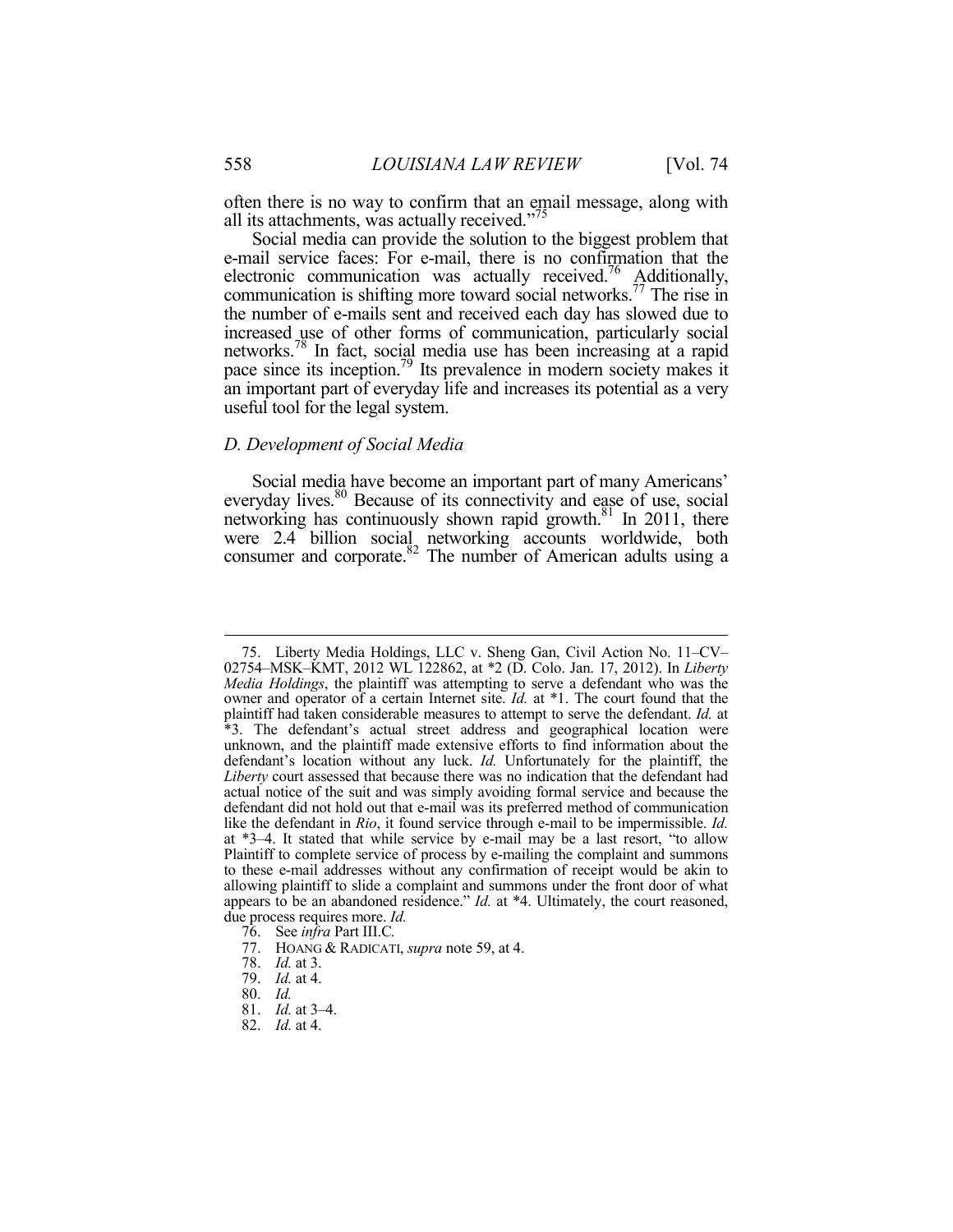social networking site nearly doubled from  $2008$  to  $2010$ .<sup>83</sup> Today, almost 60% of American adults who use the Internet use a social networking site.<sup>84</sup>

Social media allow users to associate with one another using technology, social interaction, and collaborative connectivity.<sup>85</sup> Users are typically individuals, but many businesses and other organizations also participate in social networking.<sup>86</sup> To create an account on most social networking sites, a user must enter personal information, select a password, and enter an e-mail address and sometimes a telephone number so that the account can be verified. To join Facebook, for example, an interested user creates a free online "profile" by entering his or her name, birthday, gender, and email address. $87$  The user must then confirm the e-mail address by accessing the e-mail account listed during the signup process. After the user confirms the e-mail account, he or she must verify the account by listing a phone number. $89$  The user can then begin connecting with other users on the site and sharing information. The user may use the account to add friends,  $90$  post on friends' walls,  $91$ upload photos, add personal information, change privacy settings, post status updates,  $92^\circ$  and send private messages  $93^\circ$  to other users.  $94^\circ$  It

84. *Id.*

1

 87. *Create an Account*, FACEBOOK, http://www.facebook.com/help (last visited Oct. 29, 2013).

 88. *Confirm Your E-mail Address*, FACEBOOK, http://www.facebook.com /help (last visited Oct. 29, 2013).

 89. *Verify Your Account*, FACEBOOK, http://www.facebook.com/help (last visited Oct. 29, 2013).

 90. "Adding friends" allows Facebook users to see information listed on each other's account pages. *See Finding Friends*, FACEBOOK, https://www.facebook .com/help/www/336320879782850/ (last visited Nov. 8, 2013).

 91. "Posting" is where one user who is "friends" with another user types a message on the other's profile wall. Each user has their own "wall" where comments and photos are displayed. *How to Post & Share*, FACEBOOK, https://www.facebook.com/help/www/333140160100643/ (last visited Nov. 8, 2013).

 92. "Status updates" are each user's own short postings that can be changed at any time. These are often comments such as, "Saw a great movie last night!" or

 <sup>83.</sup> KEITH HAMPTON ET AL., PEW RESEARCH CTR., SOCIAL NETWORKING SITES AND OUR LIVES (June 16, 2011), *available at* http://pewinternet.org/Reports /2011/Technology-and-social-networks.aspx.

 <sup>85.</sup> *Types of Social Media*, HOWTO.GOV, http://www.howto.gov/social-media /social-media-types (last visited Oct. 29, 2013).

 <sup>86.</sup> Christine Dugas, *Small Businesses Get Personal with Social Media*, USA TODAY (Nov. 12, 2012, 9:58 AM), http://www.usatoday.com/story/money /business/2012/11/11/small-business-use-social-media/1692851/. *See also* Rahim Kanani, *How Facebook Is Changing the World for Good*, FORBES, May 29, 2012, http://www.forbes.com/sites/rahimkanani/2012/05/29/how-facebook-is-changingthe-world-for-good/.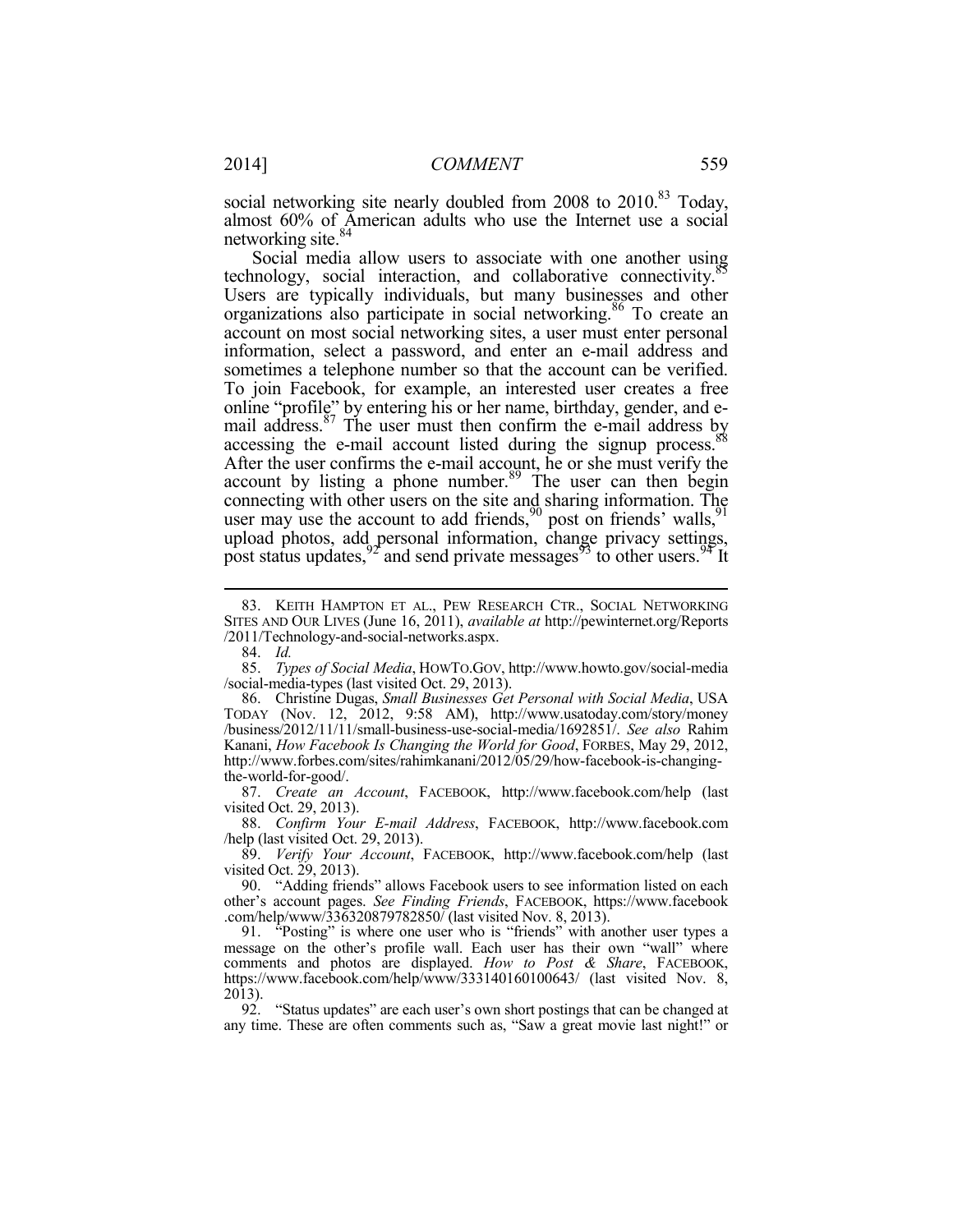is precisely these interactive features, combined with the ease of use, that make social networking so popular.

Facebook is by far the largest social networking site and was created to allow users to connect for a multitude of purposes.<sup>95</sup> Less than ten months after it was created, this social media giant had one million users, and one year later, six million users.<sup>96</sup>  $\overline{A}$ <sub>2</sub> of October 2012, Facebook had reached one billion active users.  $97$  More than half of Facebook's users are active daily users, spending about seven hours on the site in a month, or about 15 minutes a day, often times more.<sup>98</sup> Notably, time spent on Facebook accounts for more than one-seventh of all time spent online.<sup>99</sup>

Over the years, the uses of social media have become increasingly diverse. Businesses can create pages<sup>100</sup> that collect fans,101 purchase advertising space, and employ targeted marketing tactics that did not exist just a few short years ago.<sup>102</sup> Businesses

 93. "Private messages" are essentially e-mails from one Facebook user to another sent and received through the Facebook website. *Facebook Help Center: Glossary of Terms*, *supra* note 92.

94. *See supra* notes 90–93.

 95. *Facebook Timeline*, FACEBOOK, http://newsroom.fb.com/Timeline (last visited Dec. 28, 2013); *Key Facts*, FACEBOOK, http://newsroom.fb.com/content /default.aspx?NewsArea (last visited Nov. 8, 2013). The vast majority of social network users are on Facebook. HAMPTON ET AL., *supra* note 83 (explaining that 92% of Social Network Site users are on Facebook). As of 2012, Facebook is the world's largest social network. Dave Lee, *Facebook Surpasses One Billion Users as It Tempts New Markets*, BBC NEWS, Oct. 5, 2012, http://www.bbc.co.uk /news/technology-19816709.

96. *Facebook Timeline*, *supra* note 95.

97. *Id.*

 98. *Key Facts*, *supra* note 95; Zak Stambar, *Nearly 15% of the Time Consumers Spend Online is on Facebook*, INTERNET RETAILER, Feb. 13, 2012, http://www.internetretailer.com/2012/02/13/nearly-15-time-consumers-spendonline-facebook.

99. *Stambar*, *supra* note 98.

 100. "Pages" are accounts businesses can create to promote their services or products. *Facebook Help Center: Glossary of Terms*, *supra* note 92.

 101. "Fans" are the business equivalent of "friends." A Facebook user can "like" a page, after which that user will be listed on that page as a "fan." *See Facebook Help Center: Glossary of Terms*, *supra* note 92.

 102. Kermit Pattison, *How to Market Your Business with Facebook*, N.Y. TIMES, Nov. 11, 2009, http://www.nytimes.com/2009/11/12/business/small business/12guide.html?pagewanted=all. This kind of advertising is much less

<sup>&</sup>quot;*Pennoyer* was the best case I have read so far in law school!" This information shows up on other friends' "News Feeds." *How to Post & Share, supra* note 91*.* A user's "News Feed" is a continuous stream of updates from friends or other Facebook pages. *Facebook Help Center: Glossary of Terms*, FACEBOOK https://www.facebook.com/help/www/219443701509174 (last visited Nov. 8,  $2013$ ).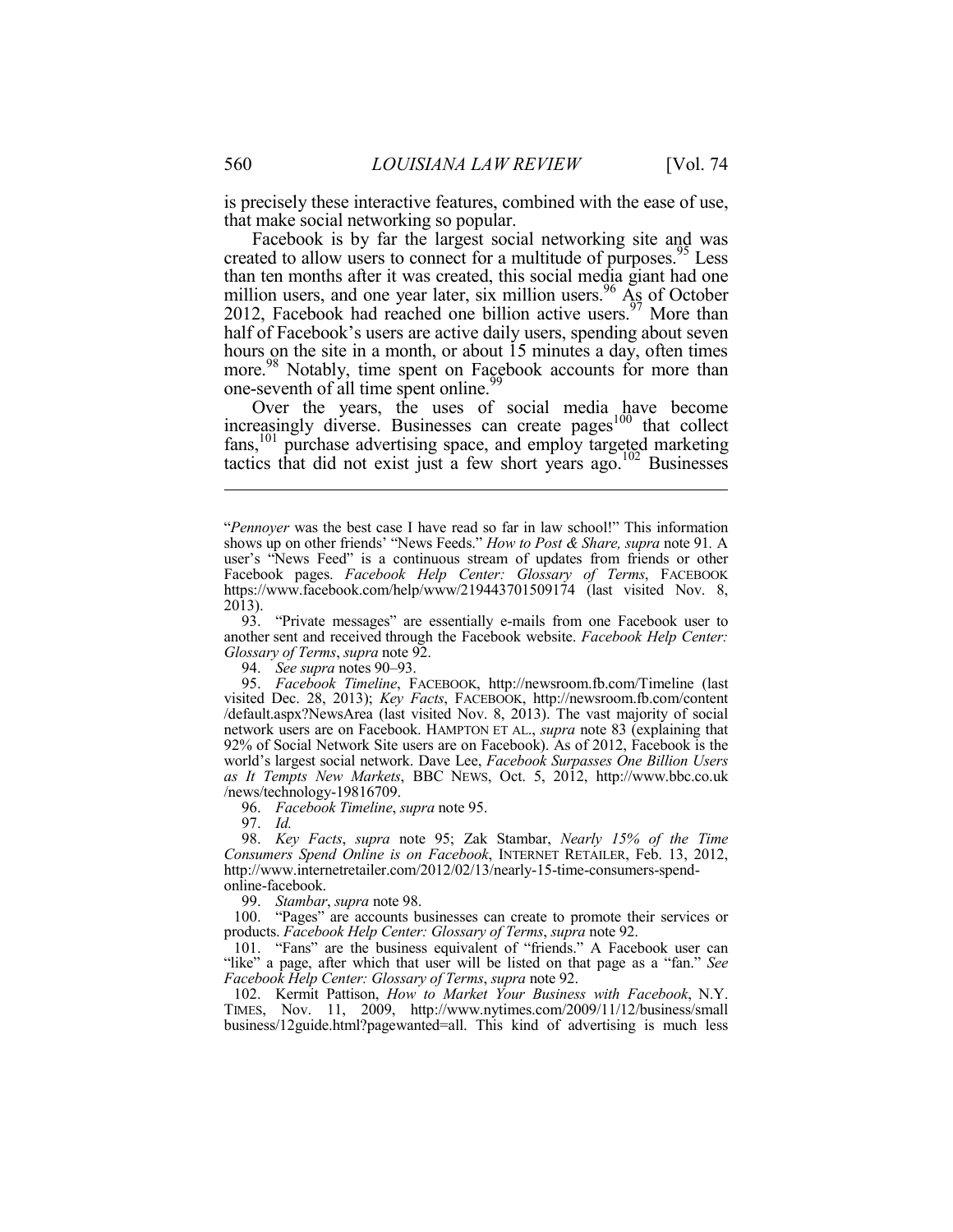with an active online social media presence benefit notably from the exposure.<sup>103</sup> Other non-business entities have used social media as a platform to effect social change, revolutionizing the way political and social actions are facilitated.<sup>104</sup> For example, the  $2008$  election marked a turning point in electoral politics, as all presidential candidates made significant efforts to connect with voters through social media to garner support and, ultimately, votes.<sup>105</sup> In addition to these uses, social media have also transformed into a modern source of news for the average user.<sup>106</sup> Facebook is the second most popular referral site for news found on the web and has an audience vastly larger than any single news organization.<sup>107</sup>

The varied uses of social media not only show their prevalence in today's world but also confirm their legitimacy. The widespread use of this media for a multitude of purposes evidences that society heavily relies on them for everyday activities. Notably, this

 104. Nancy Scola, *Despite Negative Press, Facebook is a Powerful Agent for Social Change*, ALTERNET (Apr. 23, 2008), http://www.alternet.org/story/83196 /despite\_negative\_press%2C\_facebook\_is\_a\_powerful\_agent\_for\_social\_change.

 105. Supporters of the Obama campaign got the word out faster, easier, and cheaper than traditional campaigning in the "real" world. Sara Inés Calderón, *Facebook Is an Increasingly Important Part of Elections Around the World*, INSIDE NETWORK (Jan. 25, 2010), http://www.insidefacebook.com/2010 /01/25/facebook-is-an-increasingly-important-part-of-elections-around-the-world/. *See also* Matthew Fraser & Soumitra Dutta, *Barack Obama and the Facebook Election*, U.S. NEWS & WORLD REP. (Nov. 19, 2008), http://www.usnews .com/opinion/articles/2008/11/19/barack-obama-and-the-facebook-election.

 106. Kenneth Olmstead et al., *Navigating News Online: Facebook is Becoming Increasingly Important*, PEW RES. JOURNALISM PROJECT (May 9, 2011), http:// www.journalism.org/analysis\_report/facebook\_becoming\_increasingly\_important.

 107. Essentially, users go to Facebook for their news and are then directed to a hard news source after seeing the information on their own Facebook "News Feed." Hayley Tsukayama, *Facebook a Growing Source for News, Report Says*, WASH. POST (May 9, 2011), http://www.washingtonpost.com/blogs/fasterforward/post/facebook-a-growing-source-for-news-report-says/2011/05/09/AFXj 48aG\_blog.html (discussing the Pew Research Center's Project for Excellence in Journalism study that shows social media websites, especially Facebook, are becoming a growing source of news). *See also* AMY MITCHELL ET AL., PEW RESEARCH CTR., THE STATE OF THE NEWS MEDIA 2012: WHAT FACEBOOK AND TWITTER MEAN FOR NEWS (2012), *available at* http://stateof themedia.org/2012 /mobile-devices-and-news-consumption-some-good-signs-for-journalism/whatfacebook-and-twitter-mean-for-news/.

expensive than traditional advertising and provides access to a more direct audience, especially for local businesses. *Id.*

 <sup>103.</sup> Businesses that have spent time cultivating their social media presence have seen a positive increase in revenue. Shea Bennett, *What Does Social Media Success Mean for Your Business?*, MEDIA BISTRO (May 8, 2012, 8:00 AM), http://www.mediabistro.com/alltwitter/social-media-business-roi\_b22274.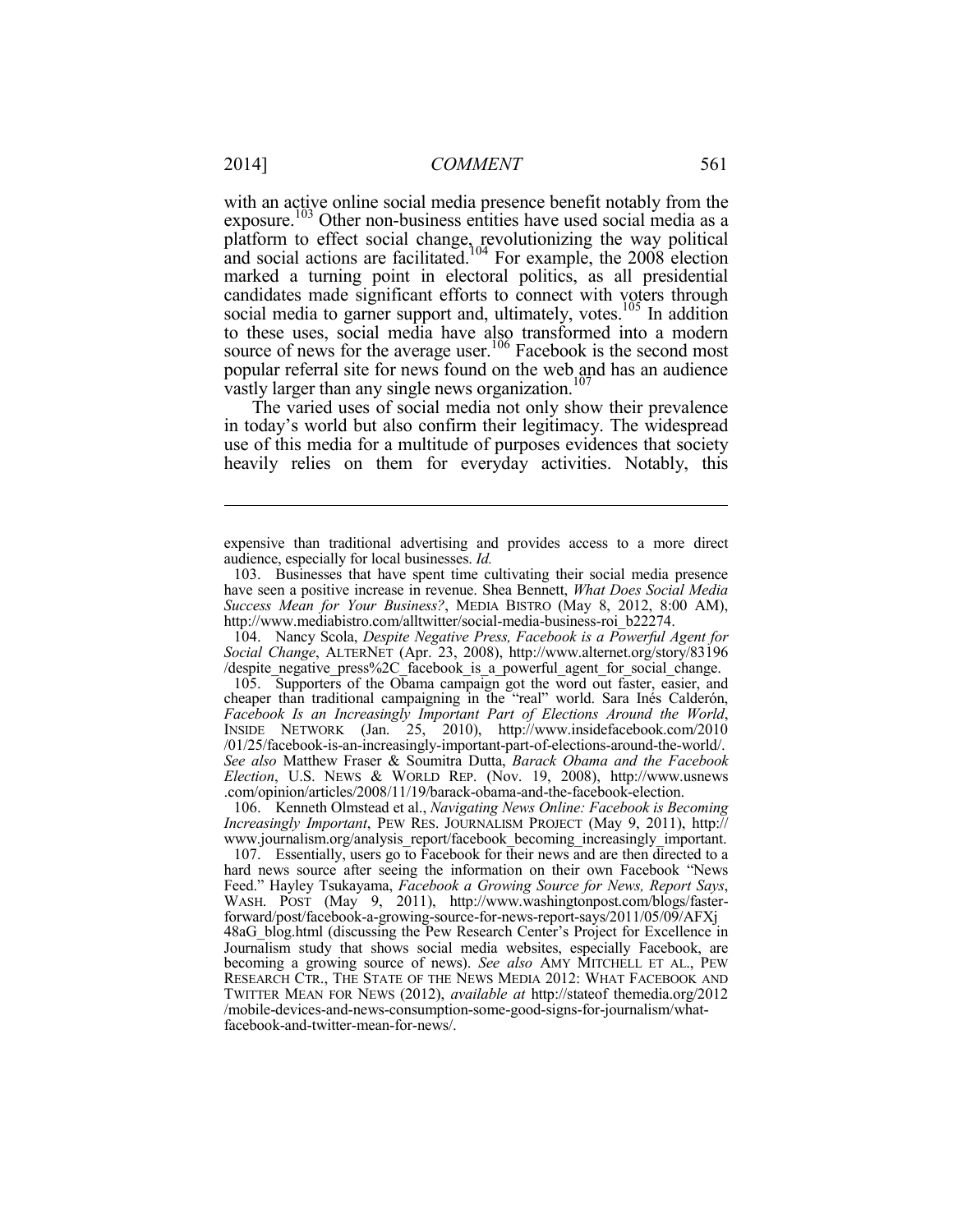increased use of new technology is not just present in communication methods but can also be seen in the legal system.

#### *E. Electronic "Activity Log" of the Legal System*

Numerous legal processes are now taking place online. One major example is filing court documents, which was previously accomplished by paper only.<sup>108</sup> Now, electronic case filing<sup>109</sup> is available for almost every court in the federal court system.<sup>110</sup> Some states have even adopted local rules that require electronic filing of court documents.<sup>111</sup> Additionally, the U.S. Patent and Trademark Office has now made patent applications available to be filled out and processed online.<sup>112</sup>

Electronic discovery has also brought about major changes in discoverable documents and discovery rules.<sup>113</sup> Traditional discovery only pertained to tangible documents and things.<sup>114</sup> Electronic discovery has greatly increased the range of discoverable information, from basic word processing documents to electronic

 <sup>108.</sup> H. Craig Hall, Jr., *Electronic Filing in Federal Court: Where are We Now?*, 20 UTAH B.J. 32 (2007).

 <sup>109.</sup> *Case Management/Electronic Case Files*, U.S. CTS., http://www.uscourts .gov/FederalCourts/CMECF.aspx (last visited Nov. 6, 2013). Case Management/Electronic Case Filing (CM/ECF) allows courts to maintain documents for each case in electronic form. *Id.*

 <sup>110.</sup> *See Courts Accepting Electronic Filings*, U.S. CTS., http://www.uscourts .gov/FederalCourts/CMECF/Courts.aspx (last visited Nov. 6, 2013). CM/ECF implementation began in U.S. bankruptcy courts in 2001, U.S. district courts in 2002, and U.S. appellate courts in 2004. *Id.*

 <sup>111.</sup> *Electronic Filing and Case Management*, U.S. DISTRICT CT. CENT. DISTRICT OF CAL., http://www.cacd.uscourts.gov/e-filing (last visited Nov. 8, 2013).

 <sup>112.</sup> *About EFS-Web*, U.S. PAT. & TRADEMARK OFF., http://www.uspto.gov /patents/process/file/efs/index.jsp (last visited Sept. 26, 2012) ("EFS-Web is the United States Patent and Trademark Office's (USPTO's) Web-based patent application and document submission solution. Using EFS-Web, anyone with a Web-enabled computer can file patent applications and documents without downloading special software or changing document preparation tools and processes.").

 <sup>113.</sup> FED. R. CIV. P. 26 (stating that discovery includes "electronically stored information"). The committee note for the 2006 change to Rule 26 explains that  $26(a)(1)(B)$  was amended to recognize "that a party must disclose electronically stored information as well as documents that it may use to support its claims or defenses." FED. R. CIV. P. 26 advisory committee's note (2006 amend. subdiv. (a)). And also that "[t]he term 'electronically stored information' has the same broad meaning in Rule 26(a)(1) as in Rule 34(a)." *Id.*

 <sup>114.</sup> FED. R. CIV. P. 34, advisory committee notes ("As originally adopted, Rule 34 focused on discovery of 'documents' and 'things.'").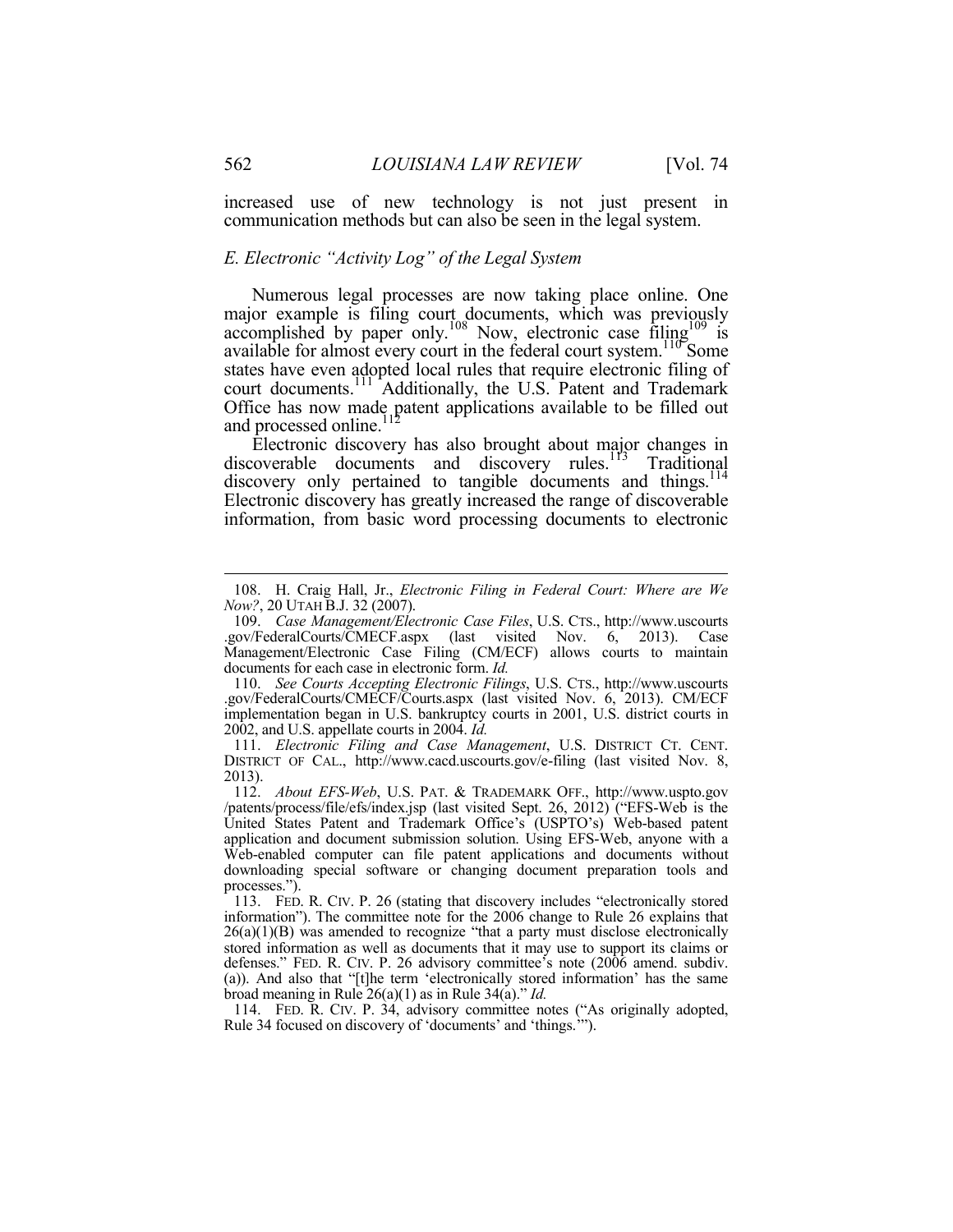communication, such as e-mail.<sup>115</sup> "The 2006 amendments to Fed. R. Civ. P. 34 clarified that discovery of electronically stored information stands on equal footing with discovery of paper documents."116 Social media also possess discoverable information, giving attorneys increased opportunities to dig into the lives of litigants.<sup>117</sup>

Even though the legal system has embraced new technology in some ways, there is still room for improvement. Allowing social media service of process can be seen as the next step in the enhancement of this outdated system.

#### II. "FRIENDING" SOCIAL MEDIA FOR SERVICE OF PROCESS

The fundamental purpose of service is to afford notice and opportunity to be heard.118 Service of process through social media should be a viable alternative method of service for multiple reasons. First, service through social media is the next step in the development of alternative methods of service of process.<sup>119</sup> Second, service via social media meets the constitutional standard developed in *Mullane* because it is likely to provide actual notice and is just as likely to give notice as other alternative methods.<sup>120</sup> Lastly, service by social media has been permitted by high courts in other countries and one state court in the United States based on rationales that can apply to many future cases.121 These courts wrestled with the question of whether social media service is a viable alternative and have answered in the affirmative, and the United States should do the same.

#### *A. Social Media's Constitutional "Profile"*

Social media can be seen as the future of service of process, mainly because, if utilized correctly, it is constitutional. The

 <sup>115.</sup> Zubulake v. UBS Warburg LLC, 217 F.R.D. 309, 313–15 (S.D.N.Y. 2003).

 <sup>116.</sup> Marjorie A. Shields, J.D., *Discovery of Deleted E-mail and Other Deleted Electronic Records*, 27 A.L.R. 6th 565, § 2 (2007). *See also Zubulake*, 217 F.R.D. at 313–15 ("'[e]lectronic documents are no less subject to disclosure than paper records.'" (quoting Rowe Entm't v. William Morris Agency, 205 F.R.D. 421, 428 (S.D.N.Y. 2002))); FED. R. CIV. P. 34.

 <sup>117.</sup> John G. Browning, *Digging for the Digital Dirt: Discovery and the Use of Evidence from Social Media Sites*, 14 SMU SCI. & TECH. L. REV. 465, 465 (2011).

 <sup>118.</sup> Mullane v. Cent. Hanover Bank & Trust Co., 339 U.S. 306, 313 (1950). *See also In re* Marriage of McKinney, 120 P.3d 921, 924 (Or. Ct. App. 2005).

 <sup>119.</sup> *See supra* Part I.

 <sup>120.</sup> *See infra* Part II.A.

 <sup>121.</sup> *See infra* Part II.B.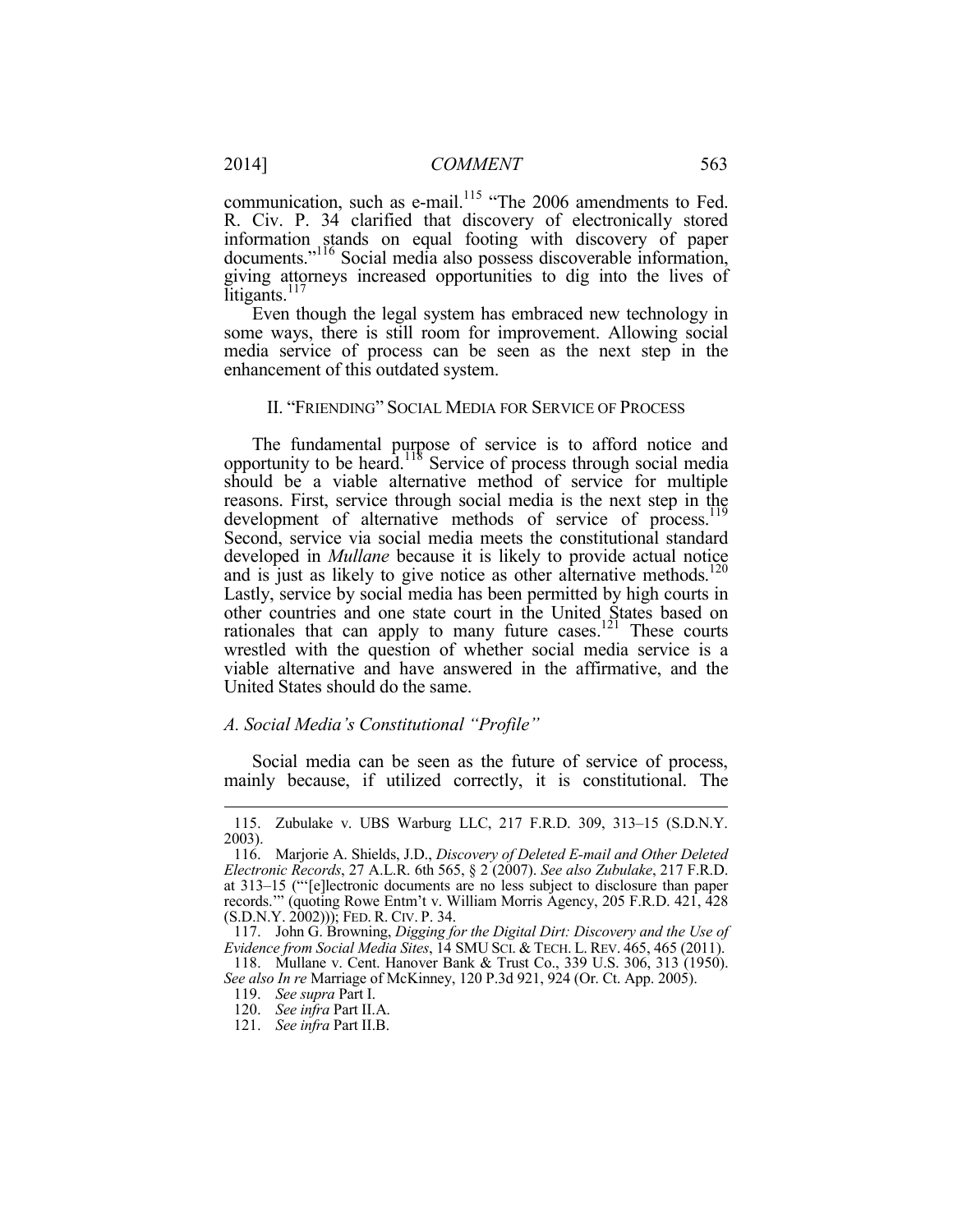Constitution requires that due process be given in all proceedings.<sup>122</sup> *Mullane* established the two standards by which due process can be measured, whether the method is "reasonably certain to inform" or at least not substantially less likely to notify than other feasible and customary substitutes.<sup>123</sup> In cases where no method is "reasonably" certain to inform," the second standard comes into play, deeming service constitutional so long as it is "not substantially less likely to bring home notice than other of the feasible and customary substitutes." $124$ 

Service of process via social media meets the *Mullane* standard for several reasons: (1) it is likely to give actual notice, (2) it is substantially better than service by publication, and (3) it is not substantially less likely to give notice than other alternative methods.

#### *1. The "Like"lihood of Actual Notice Through Social Media Service*

The desire to give actual notice is at the heart of service.<sup>125</sup> The strongest argument for effectuating service of process through social media—Facebook in particular—is that, in many cases, the likelihood of the defendant receiving *actual* notice is extremely high because users of social media typically access their accounts regularly.126 Moreover, through social media the plaintiff has the ability to gauge a defendant's interaction on the account, which makes assessing the chance of actually receiving notice even more accurate.127

 <sup>122.</sup> U.S. CONST. amend. XIV, § 1; U.S. CONST. amend. V.

 <sup>123.</sup> *Mullane*, 339 U.S. at 314–15 (1950). According to the *Mullane*, due process is satisfied when "notice is reasonably calculated, under all circumstances, to apprise interested parties of the pendency of the action and afford them an opportunity to present their objections." *Id.*

 <sup>124.</sup> *Id.* at 313–15. Courts are not constrained by the requirement of actual notice, even though the likelihood of actual notice is a consideration. *Id.* at 319. States have an interest in settlement of disputes within their borders, and placing obstacles in the way of settling these disputes is not justified. *Id.* at 313–14. A balance must be struck between one party's interests in receiving notice and the other's interest in bringing the issues to settlement. *Id.* at 314. Regardless, the premise of this Comment is that service via social media is more likely to provide actual notice.

 <sup>125.</sup> *See generally id.*

 <sup>126.</sup> *See supra* Part I.D.

 <sup>127.</sup> Melodie M. Dan, *Social Networking Sites: A Reasonably Calculated Method to Effect Service of Process*, 1 CASE W. RESERVE J.L. TECH. & INTERNET 183, 206 (2010) ("If courts allow a plaintiff to serve a defendant over a social networking site, the plaintiff can more easily gain confirmation that the defendant received notice of the plaintiff's lawsuit. On a social networking site, a plaintiff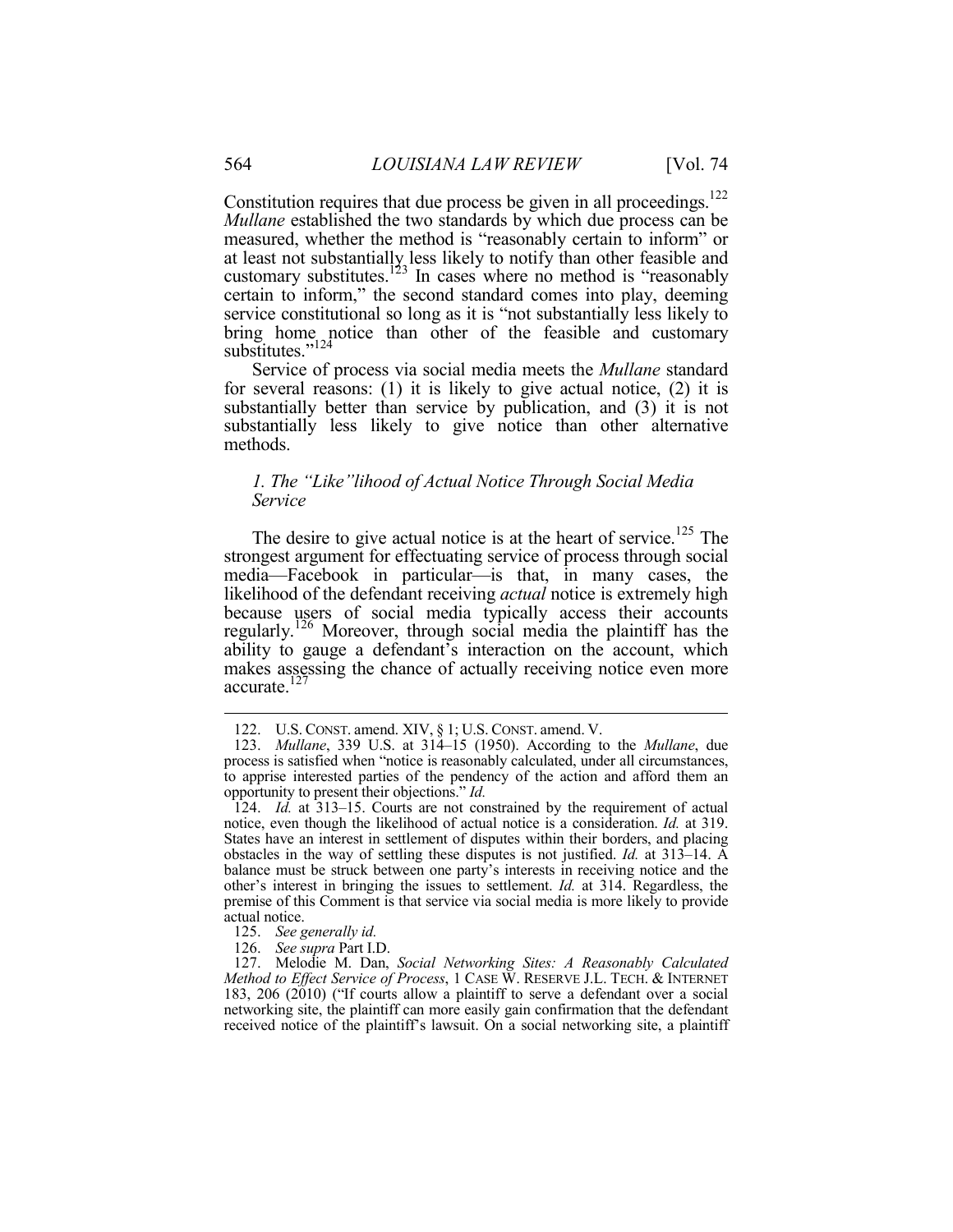1

Courts have emphasized that the likelihood of actual notice is significantly more important than strict adherence to traditional methods.<sup>128</sup> The earliest courts to direct plaintiffs to serve process by newer technological methods admitted that they were doing so without precedent.<sup>129</sup> Their approval of new methods was based on a strict assessment of the constitutionality of the method—which is centered on whether the defendant would receive actual notice. The court in *In re International Telemedia* noted that "[i]f any methods of communication can be reasonably calculated to provide a defendant with *real notice*, surely those communication channels utilized and preferred by the defendant himself must be included among them.<sup>5130</sup> The court also noted that the methods it approved, fax and e-mail, had become commonplace in today's increasingly global society.131 Similarly, in *Rio Properties Inc.*, the court argued that service by e-mail was not only proper but was more importantly

 129. New Eng. Merch. Nat'l Bank v. Iran Power Generation & Transmission Co., 495 F. Supp. 73, 81 (S.D.N.Y. 1980); Rio Properties, Inc. v. Rio Int'l Interlink, 284 F.3d 1007, 1016 (9th Cir. 2002); *In re* Int'l Telemedia Assocs., Inc., 245 B.R. 713, 719 (N.D. Ga. 2000).

 130. *Int'l Telemedia*, 245 B.R. at 721 (emphasis added) (using real notice to mean "actual" notice).

131*. Id.* at 718.

may be able to determine when a defendant last visited his account, which would show the defendant may have received the notice.").

 <sup>128.</sup> O'Meara v. Waters, 464 F. Supp. 2d 474, 476 (D. Md. 2006) ("Generally, when service of process gives the defendant actual notice of the pending action, the courts may construe Rule 4 liberally to effectuate service and uphold the jurisdiction of the court. When there is actual notice, failure to strictly comply with Rule 4 may not invalidate the service of process; however, plain requirements for the means of effecting service of process may not be ignored." (citations omitted)). *See also* Miller v. Balt. City Bd. of Sch. Comm'rs, 833 F. Supp. 2d 513, 519 (D. Md. 2011) (holding that the defendant had actual notice of suit and did not argue that maintenance of it would be prejudicial; thus, motion to dismiss was denied); Swaim v. Moltan Co., 73 F.3d 711, 721 (7th Cir. 1996). In *Swaim*, the district court served the defendant in accordance with Indiana Trial Rule 4.15, which states that "[n]o summons or the service thereof shall be set aside or be adjudged insufficient when either is reasonably calculated to inform the person to be served that an action has been instituted against him, the name of the court, and the time within which he is required to respond." *Id.* This provision only cures technical defects in service, not total failure of service. *Id.* The rules represent the "*ideal* as to the mechanics of . . . how each mode of service should be effectuated, the reasonableness of the method of service actually employed shall be measured by the degree of compliance with those specifics." *Id.* (emphasis added). Certainly a party cannot completely disregard the rules, but also, literal compliance with them is not necessary. *Id*. The court noted the defendant's attempts to avoid service stating that "what is rotten in this record is [the defendant's] continued effort to avoid service of process and frustrate the efficient administration of justice." *Id.*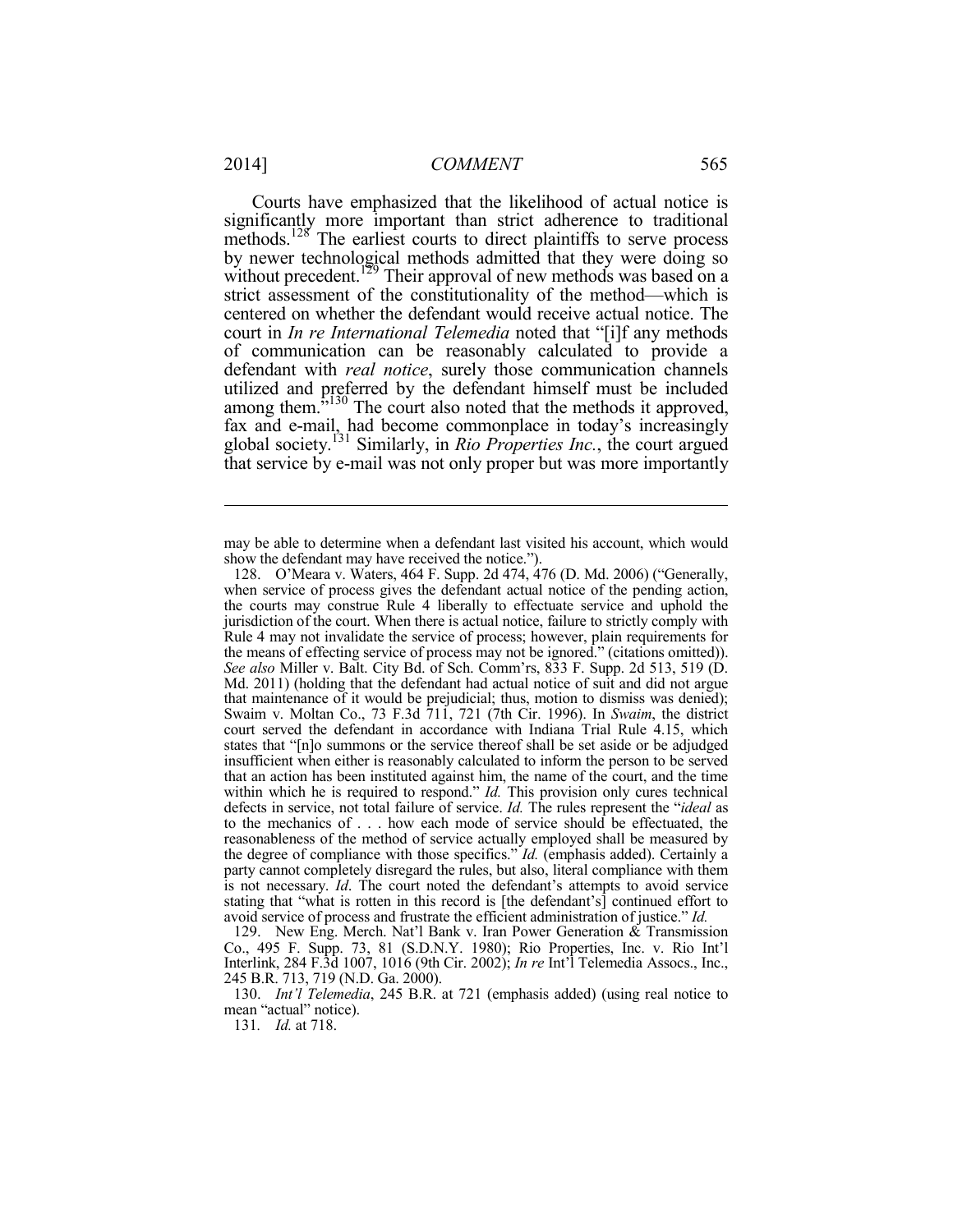the method of service that was the most likely to actually reach the defendant.<sup>132</sup>

By these standards, sometimes service through social media may very well be the most likely method to actually reach the defendant. In instances where a defendant has proven to be physically elusive but maintains an online profile that is used with regularity, service through social media is not only a viable alternative, but one that would likely afford the defendant actual notice of the litigation against him.

#### *2. Service via Social Media Compared to Service by Publication*

Service via social media is significantly better than publication, which is currently a common alternative method.<sup>133</sup> Despite the fact that the FRCP do not enumerate service by publication as one of the permissible methods of service, it has been utilized as a last resort for several decades.<sup>134</sup>

However, even *Pennoyer* and *Mullane* understood the questionability of service via publication. *Pennoyer* suggested that the only instance in which it believed notice by publication was appropriate was for proceedings dealing with real property, but even then, the property must have been brought under the control of the court before notice by publication would be appropriate.<sup>135</sup> Similarly, in the exact moment the Supreme Court allowed publication as an effective means of service, in *Mullane*, it admitted that newspapers were an unreliable means of giving notice.<sup>136</sup> The Court confessed that "[c]hance alone brings to the attention of even a local resident an advertisement in small type inserted in the back pages of a newspaper, and if he makes his home outside the area of the newspaper's normal circulation the odds that the information will never reach him are large."137 Therefore, even though *Mullane* permitted service through publication, the Court knew that it was not a reliable method of effecting service.

 <sup>132.</sup> *Rio Properties*, 284 F.3d at 1016.

 <sup>133.</sup> Jennifer Lee Case, *Extra! Read All About It: Why Notice by Newspaper Publication Fails to Meet* Mullane*'s Desire-to-Inform Standard and How Modern Technology Provides a Viable Alternative*, 45 GA. L. REV. 1095, 1098 (2011) (addressing why newspapers should no longer be used for service of process and suggesting an online centralized notification system as the solution).

 <sup>134.</sup> *See, e.g.*, United States v. Robinson, 434 F.3d 357, 367–68 (5th Cir. 2005) (holding service by publication in one newspaper was permissible regardless of the fact that another newspaper would have been more likely to give notice).

 <sup>135.</sup> Pennoyer v. Neff, 95 U.S. 714, 726–27 (1877).

 <sup>136.</sup> Mullane v. Cent. Hanover Bank & Trust Co., 339 U.S. 306, 315 (1950).

 <sup>137.</sup> *Id.* (discussing the slim possibility that notice by publication in newspapers is ever likely to reach the interested party).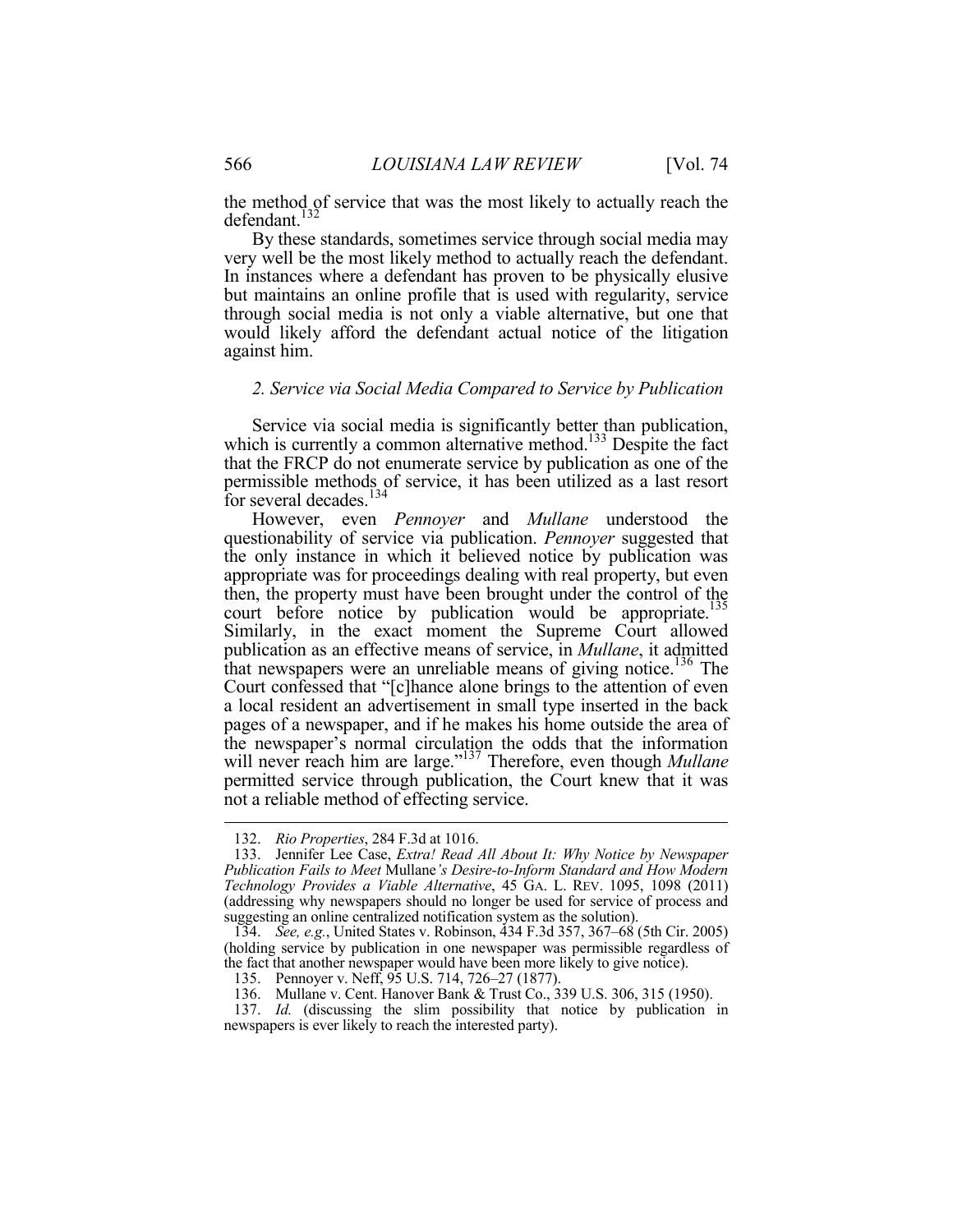The Supreme Court has consistently approved publication as a substitute for other methods of service of process for situations where it is not reasonably possible to employ another method.<sup>138</sup> The Court reasoned that when the defendant's whereabouts could not be ascertained with due diligence, the use of "an indirect and even probably a futile means of notification" is all that is required.139 Both *Pennoyer* and *Mullane* questioned the reliability of publication as an alternative form of service.<sup>140</sup> Courts throughout the years have also continued to question the validity of service via publication.141 The fact that service by newspaper has been criticized while simultaneously permitted shows that courts utilize service by newspaper publication as an ultimate last resort when no other method proves effective.<sup>142</sup>

At the time of *Mullane* and *Pennoyer*, there were no viable alternatives that could uniformly provide notice to a defendant whose whereabouts were unknown. Society now possesses the methods for which courts have been searching. Social networks offer an alternative to a very practical dilemma. They provide access to a defendant whose physical presence cannot be discovered by other means. Social media—not newspapers—are what deliver the news to today's generation.<sup>143</sup> It is significantly more likely that a person would access his or her social media profile to discover daily news than that he or she would consult a traditional newspaper.<sup>144</sup> *Mullane* stated that a "mere gesture" is not due process.<sup>145</sup> Today, it is clear that service through newspaper publication would be just a mere gesture, much more so than service through social media in most instances. Newspaper readership is in decline,<sup>146</sup> and oneseventh of the world's individuals are on Facebook.<sup>147</sup> Courts

1

 142. Brady v. Brauer, 529 A.2d 159, 162 (Vt. 1987) (asserting that the use of newspaper publication is based on the *total* inability of other methods to provide notice).

- 143. Pattison, *supra* note 102.
- 144. *See supra* Part I.D.

146. Rieders, *supra* note 35, at 1028.

 147. *Facebook Timeline*, *supra* note 95 (stating that "one billion users are active on Facebook"); *U.S. and World Population Clocks*, U.S. CENSUS BUREAU,

 <sup>138.</sup> *Mullane*, 339 U.S. at 316.

 <sup>139.</sup> *Id.* at 317.

 <sup>140.</sup> *Id.*; *Pennoyer*, 95 U.S. at 726–27.

 <sup>141.</sup> *See, e.g.*, Boddie v. Connecticut, 401 U.S. 371, 382 (1971) ("[S]ervice by publication . . . is the method of notice least calculated to bring to a potential defendant's attention the pendency of judicial proceedings."); Polansky v. Richardson, 351 F. Supp. 1066, 1069 (E.D.N.Y. 1972) ("Service of process by means of publication has long been constitutionally suspect."); Abu-Dalbouh v. Abu-Dalbouh, 547 N.W.2d 700, 703 (Minn. Ct. App. 1996) ("[S]ervice by publication is not a reliable means of notifying interested parties . . . .").

 <sup>145.</sup> Mullane v. Cent. Hanover Bank & Trust Co., 339 U.S. 306, 315 (1950).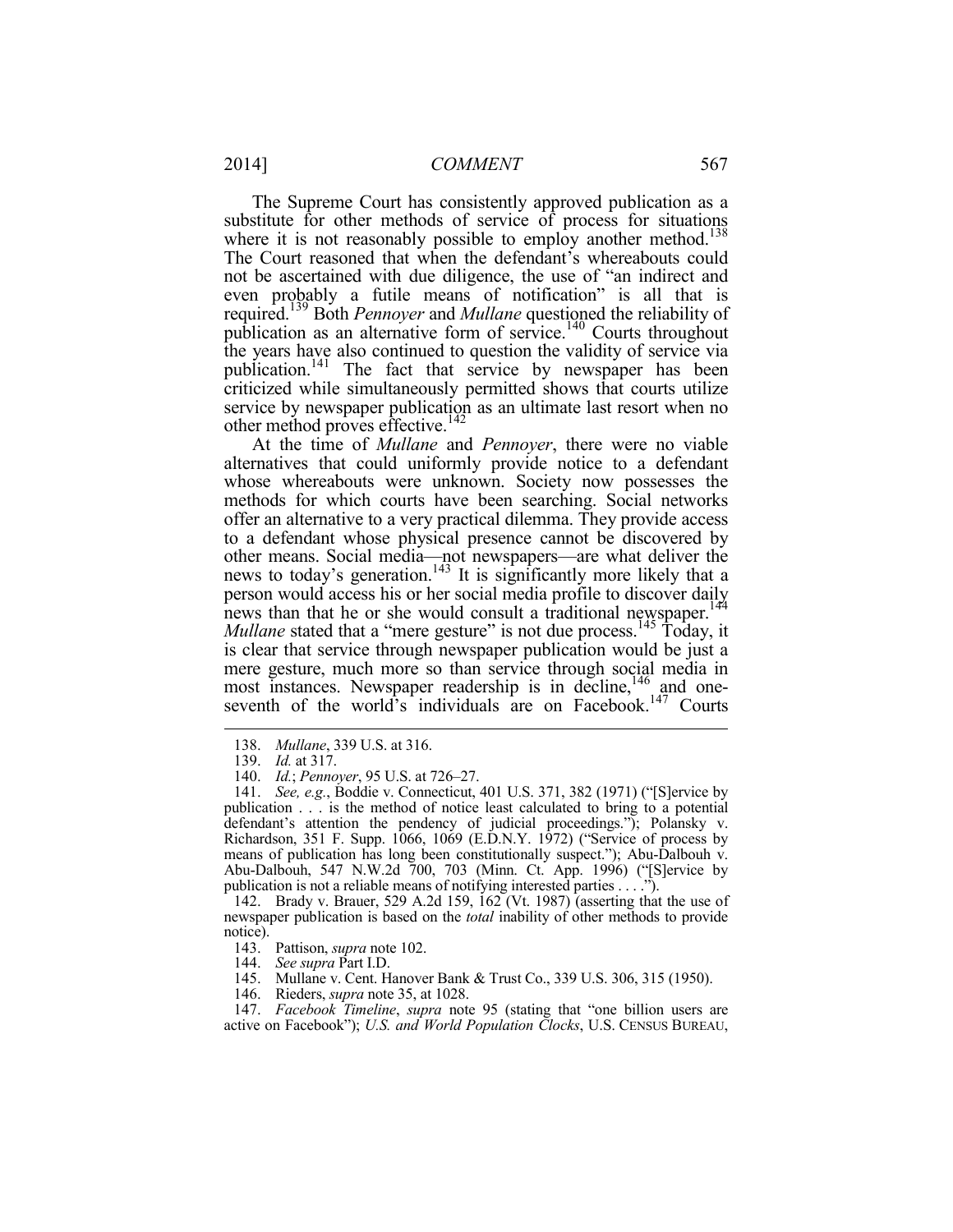cannot ignore the fact that, for all practical purposes, service via Facebook would be constitutional and even more effective than service by publication.

#### *3. Service via Social Media Compared to Fax and E-mail*

The portion of the *Mullane* standard that deems notice constitutional if it is not "substantially less likely [than other available methods] to bring home notice" opens the door for a wider variety of methods to be used.<sup>148</sup> From this reasoning it follows that if service through social media is just as likely to provide notice as other unconventional methods, such as fax and e-mail, it should be considered constitutional.

Service through social media is "not substantially less likely" to give notice than service via fax or e-mail.<sup>149</sup> Fax machines are still used today, but their use is declining due to the Internet.<sup>150</sup> Further, new software allows users to sign and type onto documents that previously would have been faxed or mailed.<sup>151</sup> Moreover, because of social media's high probability of affording actual notice, it is also likely to be more reliable than fax transmission in many instances. When a document is sent through fax, there is no way to confirm who actually received the fax and when exactly it was received because a fax receipt only confirms that the document was *sent*. In contrast, social media would be able to provide an even greater guarantee that service is received due to its ability to show when the message is read.<sup>152</sup>

Social media are just as reliable as e-mail for effecting service. Strong analogies can be drawn between the logistics of receiving notice of suit through an e-mail and receiving notice through a Facebook message. For e-mail, there is a method to gauge the certainty of whether the notice will be received by assessing the frequency with which the user accesses their account.153 Typically,

http://www.census.gov/popclock/ (stating that the world population is over seven billion as of November 2013).

 <sup>148.</sup> *Mullane*, 339 U.S. at 315.

<sup>149.</sup> *Id.* (adopting the "substantially less likely" standard).

 <sup>150.</sup> Nicholas Jackson, *The Age of the Fax Machine is (Finally) Coming to an End*, ATLANTIC (Aug. 2, 2011, 2:16 PM), http://www.theatlantic.com /technology/archive/2011/08/the-age-of-the-fax-machine-is-finally-coming-to-anend/242660/.

 <sup>151.</sup> *Id.*

 <sup>152.</sup> *See infra* note 208.

 <sup>153.</sup> Yvonne A. Tamayo, *Are you Being Served?: E-mail and (Due) Service of Process*, 51 S.C. L. REV. 227, 255 (2000) (discussing how companies can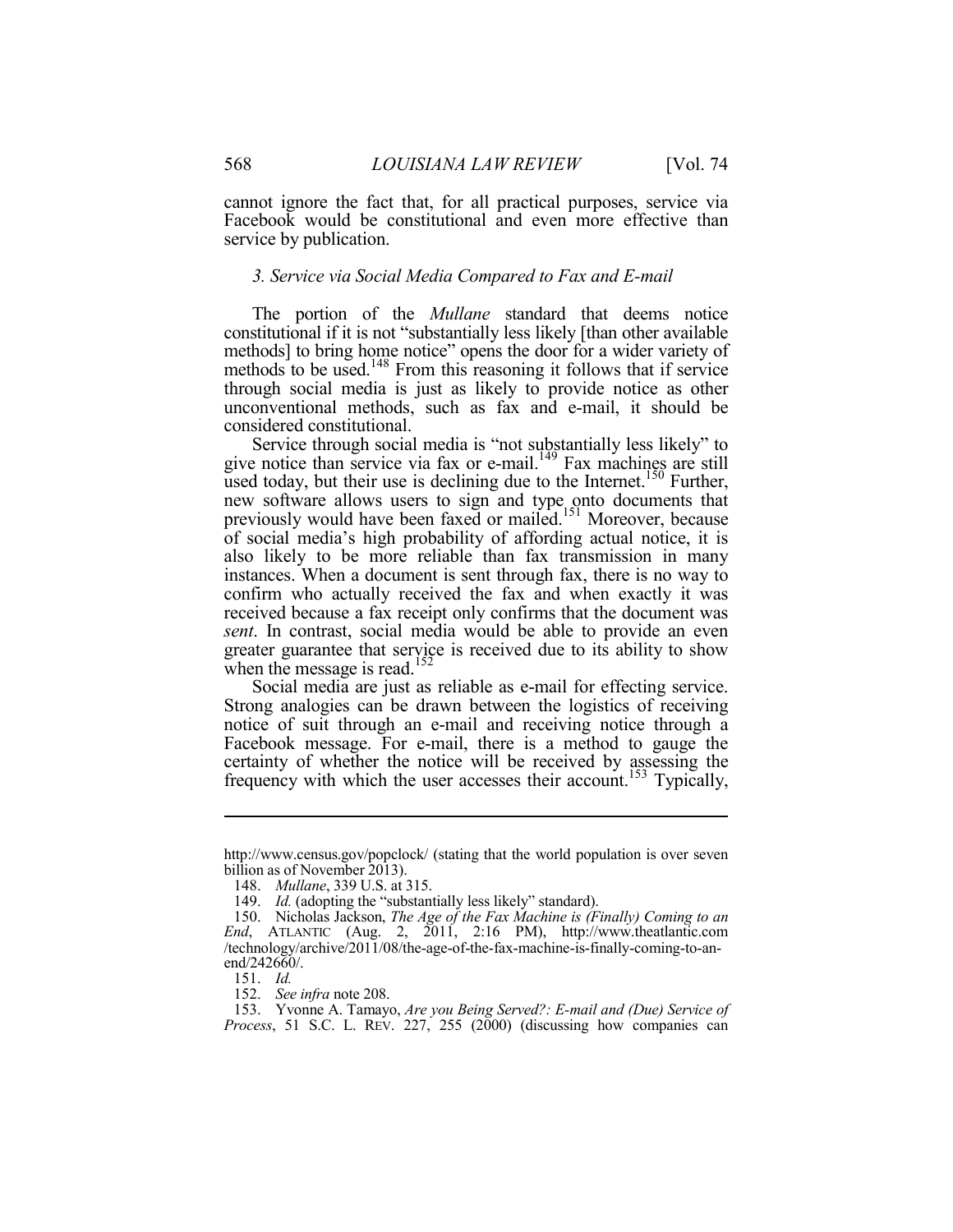courts have disallowed e-mail service of process in instances where the defendant's e-mail address was used sporadically because this gave an indication that the e-mail containing service of process was unlikely to reach the defendant.<sup>154</sup> Service through social media should be evaluated in the same way. For example, Facebook profiles can be checked for access by comparing the regularity with which the user is actively participating on the site, allowing assessment of whether the service would likely be received.<sup>155</sup> Additionally, each Facebook user now possesses username@facebook.com e-mail account that operates exactly like a traditional e-mail account inbox.156 Attachments, such as official notice of suit, can now be attached to Facebook messages, just as with an e-mail.<sup>157</sup> Due to these similarities, if service via e-mail can be seen as permissible, social media should be as well.

Aside from these similarities, utilizing social media for service has a verification aspect that no other method of alternative service offers. A plaintiff could verify the identity of the online social networking profile by comparing known information to that listed on the profile. In contrast, when service is effected through e-mail, there is no way to verify that the e-mail address belongs to the defendant without the defendant stating so himself. With a social media account, personal information can be compared to see that the account most likely belongs to the defendant.<sup>158</sup>

Because of the reliability factors of social media as well as its pervasiveness, service through social media is beginning to experience acceptance around the world. Other countries have struggled with defining how and when service through this new media should be used but have permitted it. These instances of social media service abroad provide a strong framework through which courts in the United States should base their assessments.

purchase software that sends a notification to the sender that confirms not only when the e-mail is delivered but also when the recipient opens the e-mail).

 <sup>154.</sup> Svetlana Gitman, *(Dis)service of Process: The Need to Amend Rule 4 to Comply with Modern Usage of Technology*, 45 J. MARSHALL L. REV. 459, 469 (2012).

 <sup>155.</sup> *See infra* Part III.B.

 <sup>156.</sup> *See How Do I Use My @facebook.com Email Address?*, FACEBOOK, https://www.facebook.com/help/224049364288051 (last visited Nov. 8, 2013).

 <sup>157.</sup> *Sending a Message: Attachments and more*, FACEBOOK, https://www .facebook.com/help/326534794098501/ (last visited Nov. 8, 2013).

 <sup>158.</sup> This is, however, dependent upon the circumstances of each situation and the profile of each user. As discussed in Part III.B *infra*, if the user does not show frequent access to his Facebook account, or if the account is set to private, there is no way to ensure that the account is accessed with regularity and therefore service through it would not be constitutional.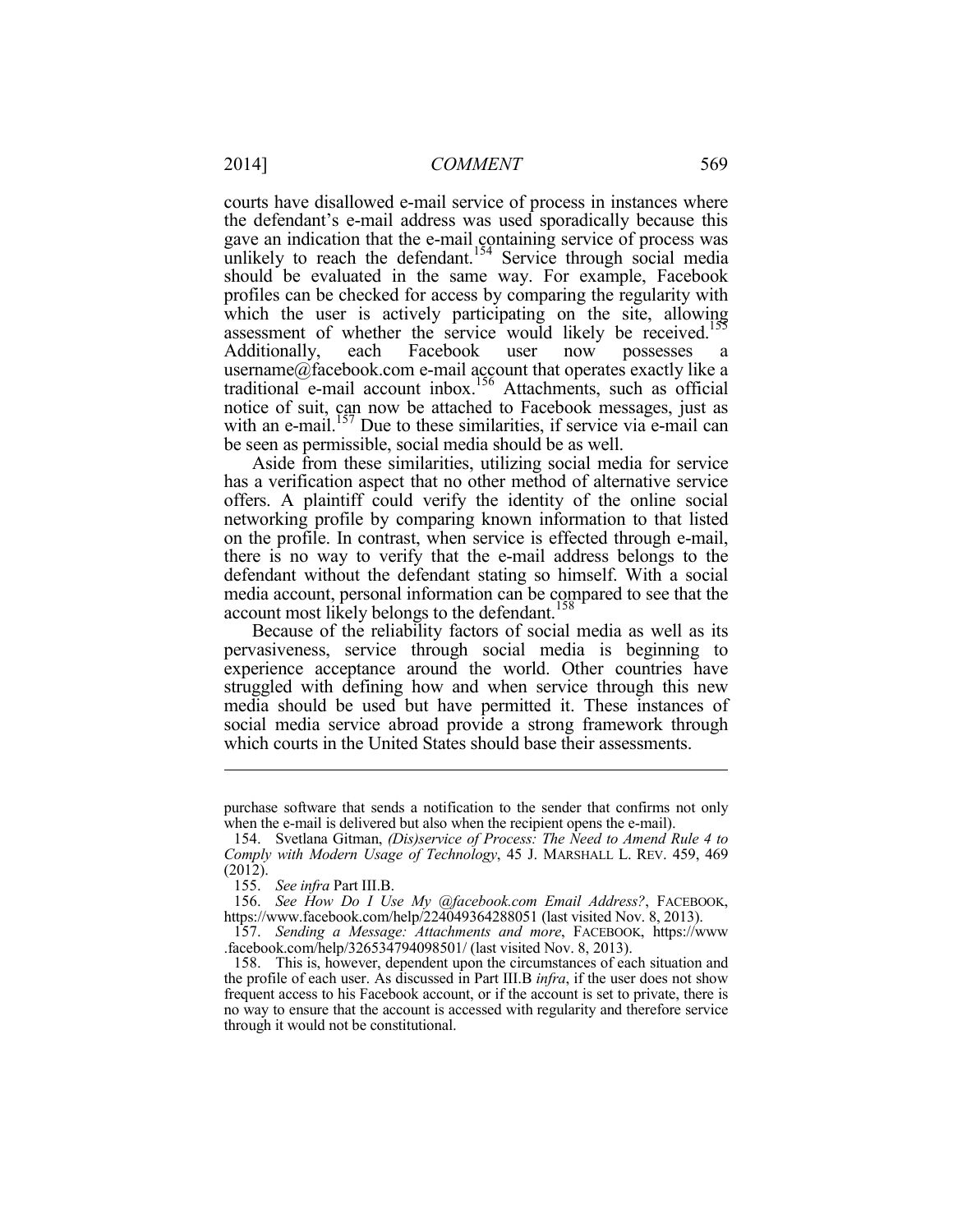#### *B. Other Countries Have "Subscribed" to Social Media Service*

Several countries have permitted service of process through social media.<sup>159</sup> Australia was the first.<sup>160</sup> In 2008, an Australian high court permitted service via Facebook in a foreclosure proceeding where the defendants could not be served by traditional means.<sup>161</sup> The Australian couple whom the plaintiff sought to serve had moved, switched jobs, and changed telephone numbers. Both personal service and publication were unsuccessful. The plaintiff's counsel was able to compare known personal information of the couple with the information listed on Facebook.<sup>162</sup> The Australian court ordered service to be accomplished by sending a private Facebook message with the legal documents attached to both of the defendants' Facebook accounts.<sup>163</sup> This method was permissible because the Australian Uniform Civil Procedure Rules include a much broader rule for service of process than Rule 4(e) of the U.S. FRCP.164 The Australian rule is actually quite similar to the *Mullane*  standard.<sup>165</sup> Under the Australian rules, if a document cannot be served personally or on a person within the manner provided by law, "the court may, by order, direct that, instead of service, such steps be taken as are specified in the order for the purpose of bringing the document to the notice of the person concerned."166 Interestingly, Facebook officials stated that the company approves of the use of

 <sup>159.</sup> Ward, *supra* note 3 (discussing the use of electronic service and stating that "[w]hile courts in Australia, Canada, New Zealand and the United Kingdom embrace electronic legal notice, it's rare in the United States.") Lawyers in the U.S. claim that many state and federal statutes disallow electronic service of process. *Id.*

 <sup>160.</sup> John G. Browning, *Served Without Ever Leaving the Computer: Service of Process via Social Media*, 73 TEX. B.J. 180, 181 (2010).

 <sup>161.</sup> Lisa McManus, *Service of Process Through Facebook*, LEXISNEXIS (Mar. 10, 2011), http://www.lexisnexis.com/community/lexishub/blogs/legaltechnology andsocialmedia/archive/2011/11/09/service-of-process-through-facebook.aspx (discussing MKM Capital Prop. Ltd. v. Corbo and Poyser, No. SC 608 of 2008). *See also* Browning, *supra* note 160.

 <sup>162.</sup> McManus, *supra* note 161. *See also* Browning, *supra* note 160, at 181.

 <sup>163.</sup> McManus, *supra* note 161. *See also* Browning, *supra* note 160, at 181.

 <sup>164.</sup> McManus, *supra* note 161. Federal Rule of Civil Procedure 4(e) permits service by following state law in the state where the district court is located, delivering to the defendant personally, leaving at the individual's dwelling with a person of "suitable age and discretion who resides there," or by delivering to the defendant's agent for service. FED. R. CIV. P. 4(e).

 <sup>165.</sup> *See supra* note 148 and accompanying text.

 <sup>166.</sup> UNIFORM CIVIL PROCEDURE RULE 10.14, (2005) (Austl.), *available at* http://www.austlii.edu.au/au/legis/nsw/consol\_reg/ucpr2005305/s10.14.html.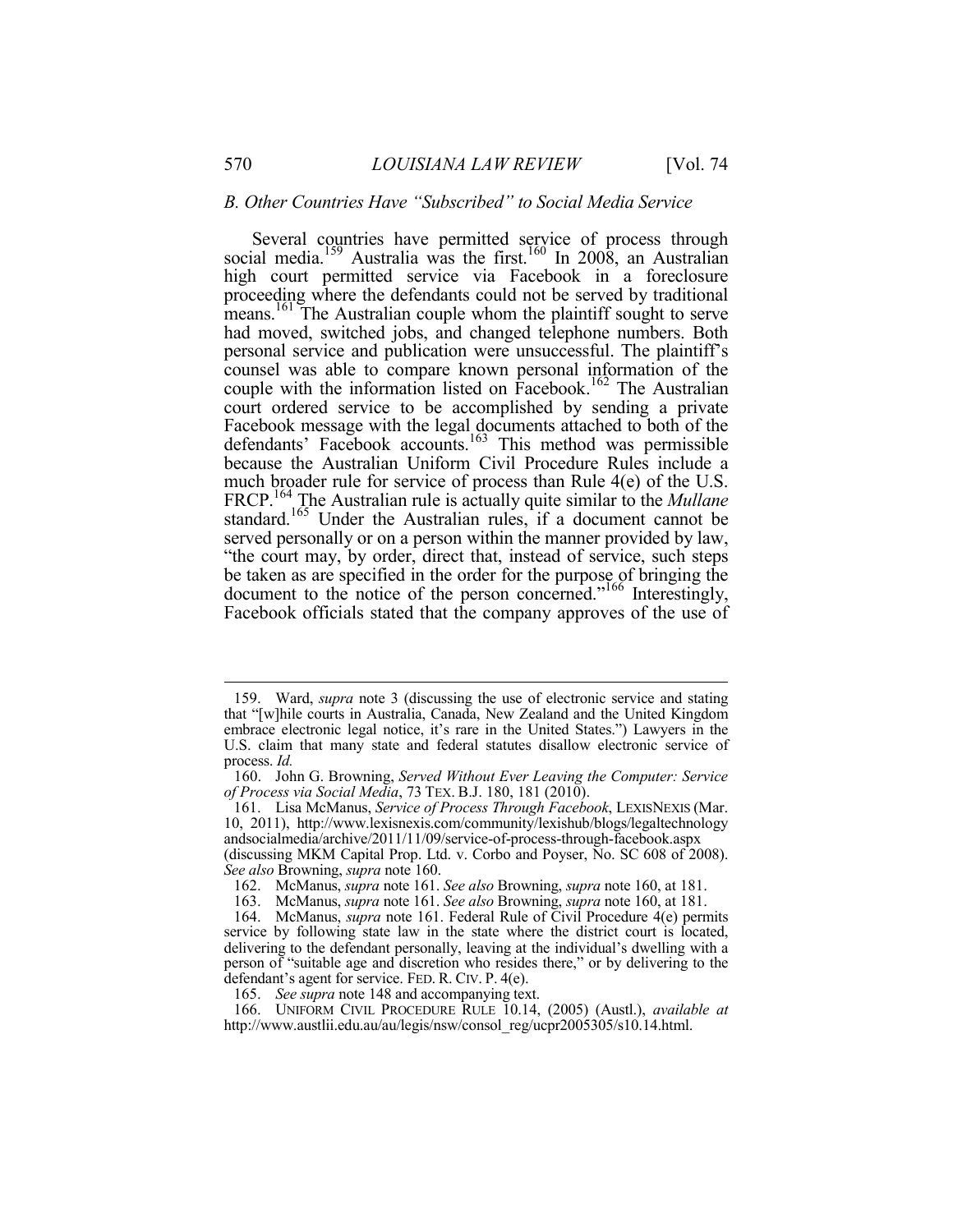its site for service of process because it shows the reliability and recognition that the site has obtained in the modern world.<sup>167</sup>

In 2009, a Canadian judge permitted a plaintiff to effect alternative service through several avenues, including sending notice of the action to the defendant's Facebook profile, despite the absence of prior precedent permitting this kind of service.<sup>168</sup> In the same year, a New Zealand High Court permitted service through Facebook for the first time when the defendant's whereabouts were unknown and newspaper service would not be effective.<sup>169</sup> The plaintiff company had difficulty locating the defendant, which made targeted newspaper advertisements impossible.<sup>170</sup> Because the defendant corresponded by e-mail and had a known Facebook page, the court decided, without hesitation, to permit service through Facebook.<sup>171</sup>

Lower courts in the United Kingdom have also utilized social media for service of process.<sup>172</sup> In 2012, an English high court provided a landmark ruling allowing plaintiffs in Britain to use Facebook for serving a claim due to difficulty in locating one of the parties.<sup>173</sup> An attorney for one of the parties stated that because this ruling was at such a high level, it is likely that this type of service could become routine.<sup>174</sup> The judge requested proof that the defendant was the account holder and accessed the site regularly.<sup>175</sup>

170. Ferguson & Monteiro, *supra* note 169.

174. *Id.*

175*. Id.*

 <sup>167.</sup> Browning, *supra* note 160, at 180. Facebook supported the decision handed down by an Australian court that allowed service of process via its site. A Facebook spokesman said that the company was pleased to have a court validate it as a reliable, secure, and private medium for communication.  $Id$ .

<sup>168.</sup> McManus, *supra* note 161 (discussing Knott v. Sutherland (5 Feb. 2009), Edmonton 0803 02267 (Can. Alta. Q.B.M.)).

 <sup>169.</sup> McManus, *supra* note 161 (discussing Axe Market Gardens v. Craig Axe CIV: 2008-485-2676) (H.C. Wellington) (Mar. 16, 2009); Allison Ferguson & Felicity Monteiro, *High Court Allows Service of Proceedings on Facebook*, INT'L L. OFF. (May 19, 2009), *available at* http://www.wilsonharle.com/high-courtallows-service-of-proceedings-on-facebook-2/.

 <sup>171.</sup> *Id.* In addition to reasoning that the defendant was unable to be located but frequented his social media webpage, the court also reasoned that these methods of alternative service were necessary to prevent the defendant from further frustrating proceedings. *Id.*

 <sup>172.</sup> In 2011, the Hastings County Court in East Sussex permitted substituted service through Facebook. Alan C. W. Chiu et al., *Service of Process via Online Social Media*, MARTINDALE-HUBBLE (Apr. 4, 2011), http://www.martindale .com/intellectual-property-law/article\_Mayer-Brown-JSM\_1263122.htm.

 <sup>173.</sup> Katherine Rushton, *Legal Claims Can Be Served via Facebook, High Court Judge Rules*, TELEGRAPH (Feb. 21, 2012, 11:56 AM), http://www.telegraph .co.uk/finance/newsbysector/mediatechnologyandtelecoms/9095489/Legal-claimscan-be-served-via-Facebook-High-Court-judge-rules.html.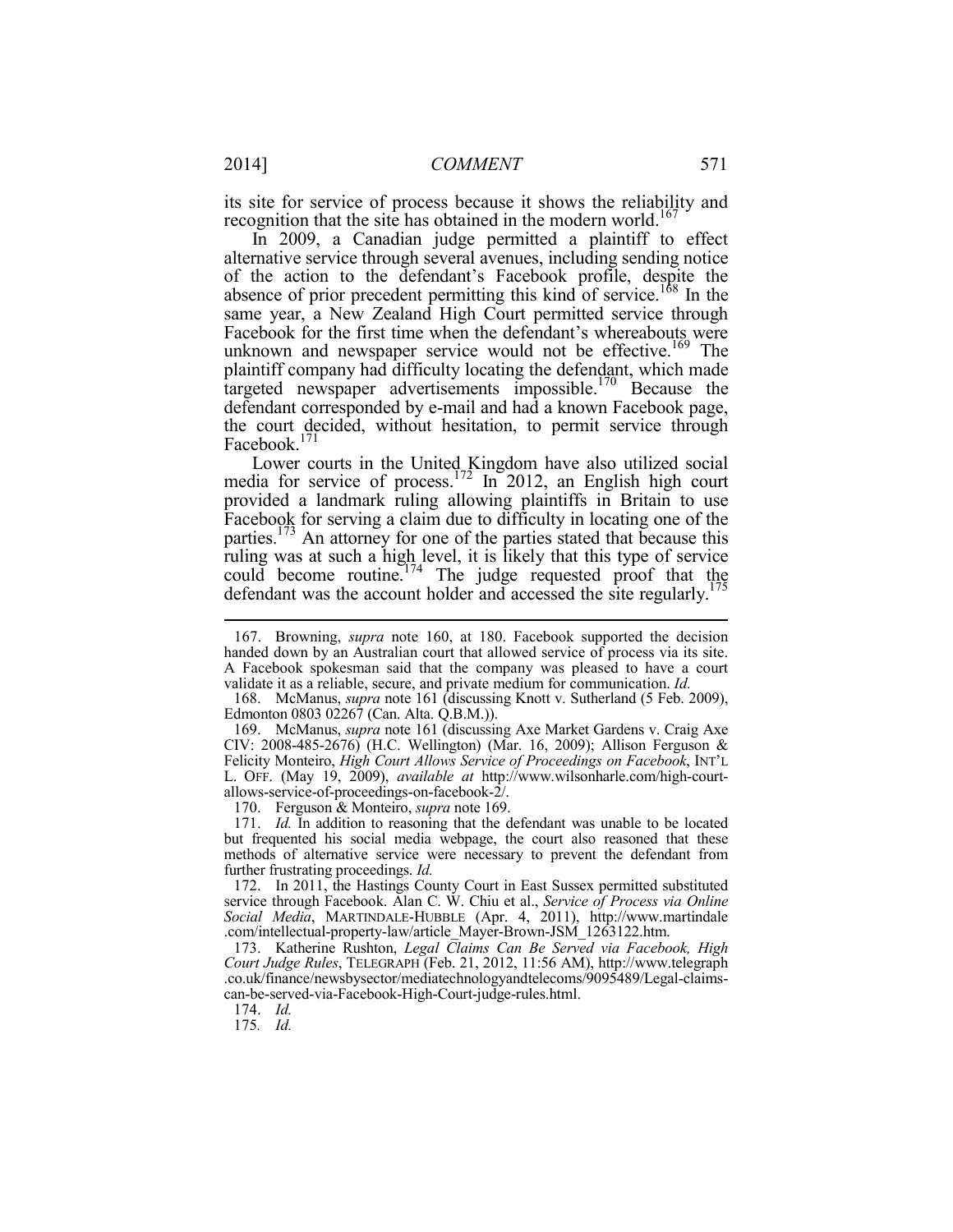The plaintiffs verified the defendant's account by providing evidence that the defendant was friends with colleagues working for the same company and was an active user because he had recently accepted friend requests.<sup>176</sup> Verification of the account and evidence of use have both rightfully become the two most essential requirements for social media service.<sup>177</sup> Not many courts in the United States have outright addressed the topic of social media service, but the ones that have show a different take on its permissibility.

# *C. United States's Current "Status" on Social Media Service*

Courts in the United States, unlike those of other countries, have not been as receptive to the idea of service through social media. A New York district court addressed the issue of service through Facebook in *Fortunato v. Chase Bank USA*. 178 In *Fortunato*, the plaintiff was unable to find a physical address for the defendant.<sup>179</sup> The plaintiff submitted an application to serve by e-mail, Facebook, publication, and delivery to the mother of the defendant.<sup>180</sup> The court denied the request for service via all other nontraditional methods except service by publication.<sup>181</sup> Allowing service by publication was not likely to reach the defendant. Doing so in this case, the court was simply employing a well-known yet outdated method. The New York court claimed that the reason it did not allow service of process through Facebook was because it was "unorthodox."<sup>182</sup> This reasoning runs contrary to other decisions permitting service through nontraditional methods. Courts permitting service through nontraditional methods such as Telex, fax, and e-mail have all stated that there was no precedent for what they were permitting. However, because the facts of these cases showed a nontraditional method was the best way to achieve a substantial likelihood of actual notice, the courts allowed such a method even though it was "unorthodox."<sup>183</sup> Arguing that a method

 <sup>176.</sup> *Id.*

 <sup>177.</sup> These social media service requirements and others are discussed in Part III.B.

 <sup>178.</sup> No. 11 Civ. 6608(JFK), 2012 WL 2086950, at \*1 (S.D.N.Y. June 7, 2012).

 <sup>179.</sup> *Id.*

 <sup>180.</sup> *Id.* at \*3.

 <sup>181.</sup> *Id.*

 <sup>182.</sup> *Id.*

 <sup>183.</sup> New Eng. Merch. Nat'l Bank v. Iran Power Generation & Transmission Co., 495 F. Supp. 73, 81 (1980); Rio Properties, Inc. v. Rio International Interlink, 284 F.3d 1007, 1016 (9th Cir. 2002); *In re* Int'l Telemedia Assocs., Inc., 245 B.R. 713, 719 (Bankr. N.D. Ga. 2000).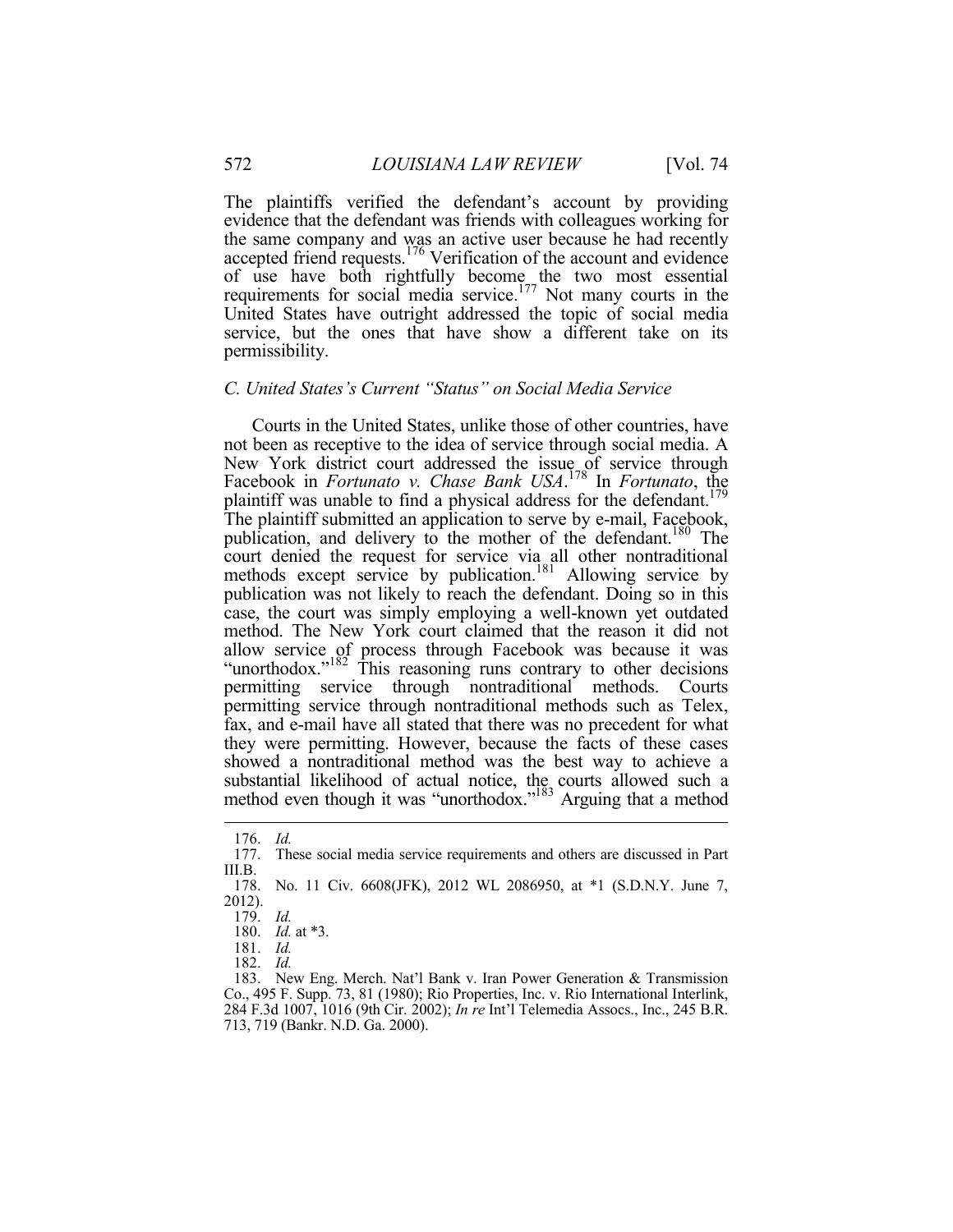of service cannot be utilized because it is unorthodox is contrary to the development of service and in direct opposition with the reasoning set forth in *Mullane*. Moreover, a Minnesota county court approved of service

through social media—even before *Fortunato*. In *Mpafe v. Mpafe*, a Minnesota court ordered service of process for divorce proceedings by e-mail, Facebook, Myspace, or other social networking site.<sup>184</sup> The court order stated that the petitioner had been unable to locate the respondent and prior attempts at service had been unsuccessful.<sup>185</sup> The court considered notice by publication but stated that it was unlikely that the respondent would ever see this type of notice.<sup>186</sup> The court reasoned that service by general delivery mail would be a waste of postage.<sup>187</sup> The court approved of service by e-mail and social media based on the reasoning that it would be more likely for the respondent to receive notice on the Internet.<sup>188</sup> The court understood that service by publication was antiquated and unreasonably expensive.<sup>189</sup> It deemed service on the Internet sufficient and complete when posted so long as it utilized the same information and timing requirements assessed for service by publication.<sup>190</sup>

The *Mpafe* court understood the fundamentality of service through a reasonable, yet effective means.<sup>191</sup> "Service is critical, and technology provides a cheaper and hopefully more effective way of finding  $[a]$  respondent."<sup>192</sup> Today, plaintiffs have options for alternative methods for service of process that were unheard of at the time of *Mullane*. E-mail and social media did not exist, and

<u>.</u>

188. *Id.*

189. *Id.*

 190. *Id.* ("It shall be considered sufficient service for Petitioner to serve Respondent by publication on the internet. All information and timing requirements that would go into a newspaper shall be posted online. Petitioner may choose the format in which they believe is most likely that Respondent will receive notice. This may include but is not limited to the following: Contact via any facebook, myspace, or other social networking site, Contact via email, Contact through information that would appear through an internet search engine such as Google.").

191. *Id.*

 <sup>184.</sup> MN No. 27-FA-113452 (Hennepin Cnty. Court, MN 2011). The court also included service through "information that would appear through an Internet search engine such as Google." *Id.*

 <sup>185.</sup> *Id.*

<sup>186</sup>*. Id.*; Ward, *supra* note 3, at 14 (noting that Judge Burke, presiding over *Mpafe*, stated that "[n]obody . . . is going to look at the legal newspaper to notice that their spouse wants to get divorced").

 <sup>187.</sup> *Mpafe*, MN No. 27-FA-113452 (Hennepin County Court, MN May 10, 2011).

 <sup>192.</sup> *Id. See also* McManus, *supra* note 161; Browning, *supra* note 160.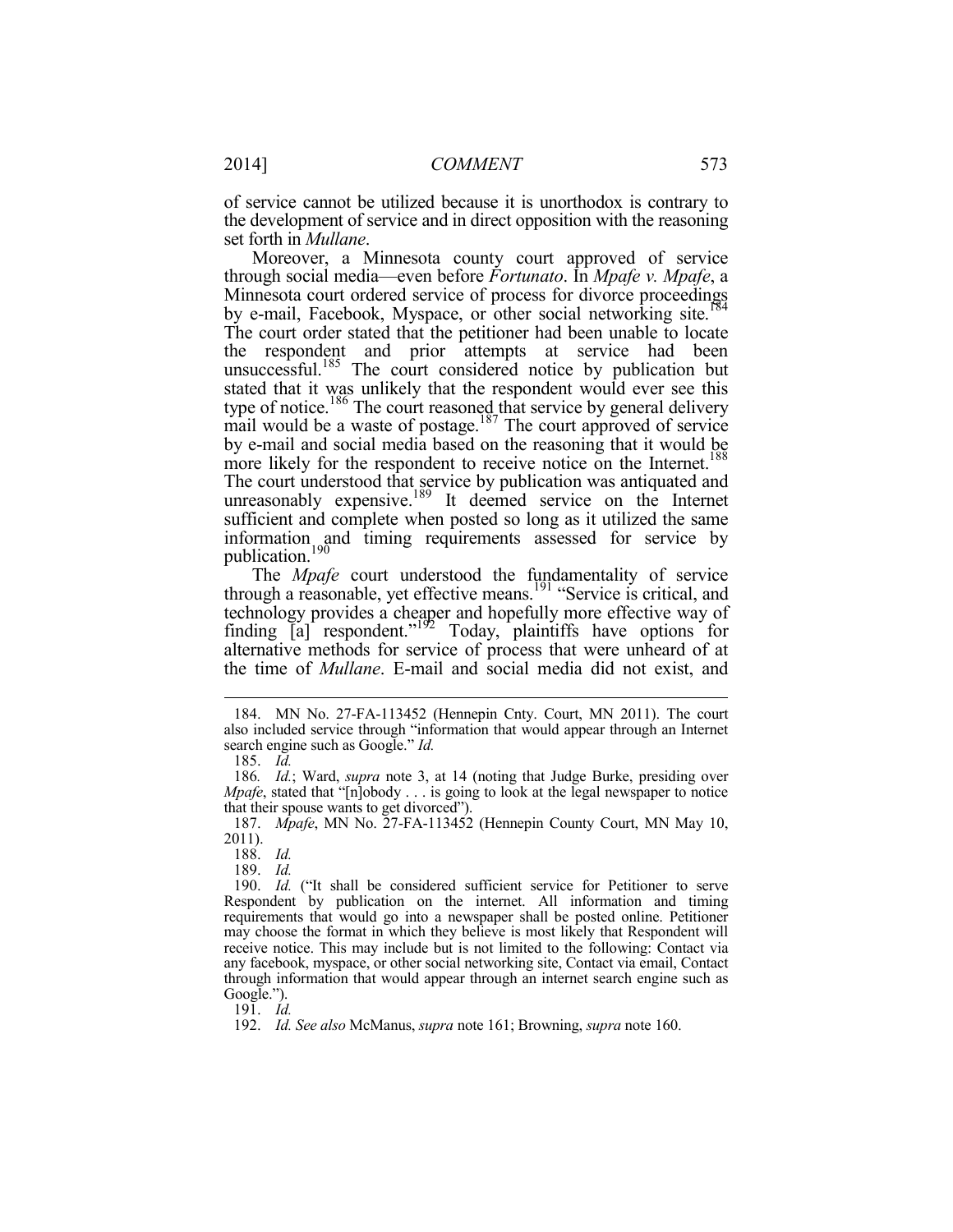therefore publication was not only *a* last resort but the *only* last resort. These new options should be welcomed and utilized. "We must be acutely aware of excessive rigidity when applying the law in the Internet context; emerging technologies require a flexible approach."193

Like most issues of service, the devil is often in the details, and service by social media would certainly be no exception. Determining precisely what should be required of a social networking site to be a venue for effecting service and discovering exactly how that service would be accomplished are crucial to utilizing social media as a reasonable alternative.

#### III. DIGITAL DETAILS

This Part outlines exactly which laws need to be changed to permit service through social media, what is required of the social networking website in order for service to be accomplished through it, how service through social media would be completed, and factors courts should use in evaluating the permissibility of social media service in each circumstance. Because service must be statutorily permissible, a change to state civil procedure rules is the first thing that should occur for domestic service through social media.

#### *A. State Law Rule Change*

A change in the FRCP is not an appropriate solution to permit service through social media for a number of reasons. First, Rule 4 permits service by following state law, and thus if state law permits service through social media, parties in federal court will have the option of service through social media as well.194 Additionally, state service of process rules are generally more liberal than the FRCP.<sup>195</sup> States have promulgated rules permitting service by publication, long arm, and other broader methods.<sup>196</sup> States are also better at assessing the more intricate needs of citizens, especially when the inquiry requires an assessment of the level of progression of citizens and their use of new technology.<sup>197</sup> Moreover, research has shown

 <sup>193.</sup> Brookfield Commc'ns, Inc. v. W. Coast Entm't Corp., 174 F.3d 1036, 1054 (9th Cir. 1999).

 <sup>194.</sup> FED. R. CIV. P. 4.

 <sup>195.</sup> Rieders, *supra* note 35, at 1021.

 <sup>196.</sup> *Id.*

 <sup>197.</sup> TOM SPOONER, PEW RESEARCH CTR., INTERNET USE BY REGION IN THE U.S. (2003), *available at* http://www.pewinternet.org/Reports/2003/Internet-Useby-Region-in-the-US.aspx. Generally, Internet use across the United States can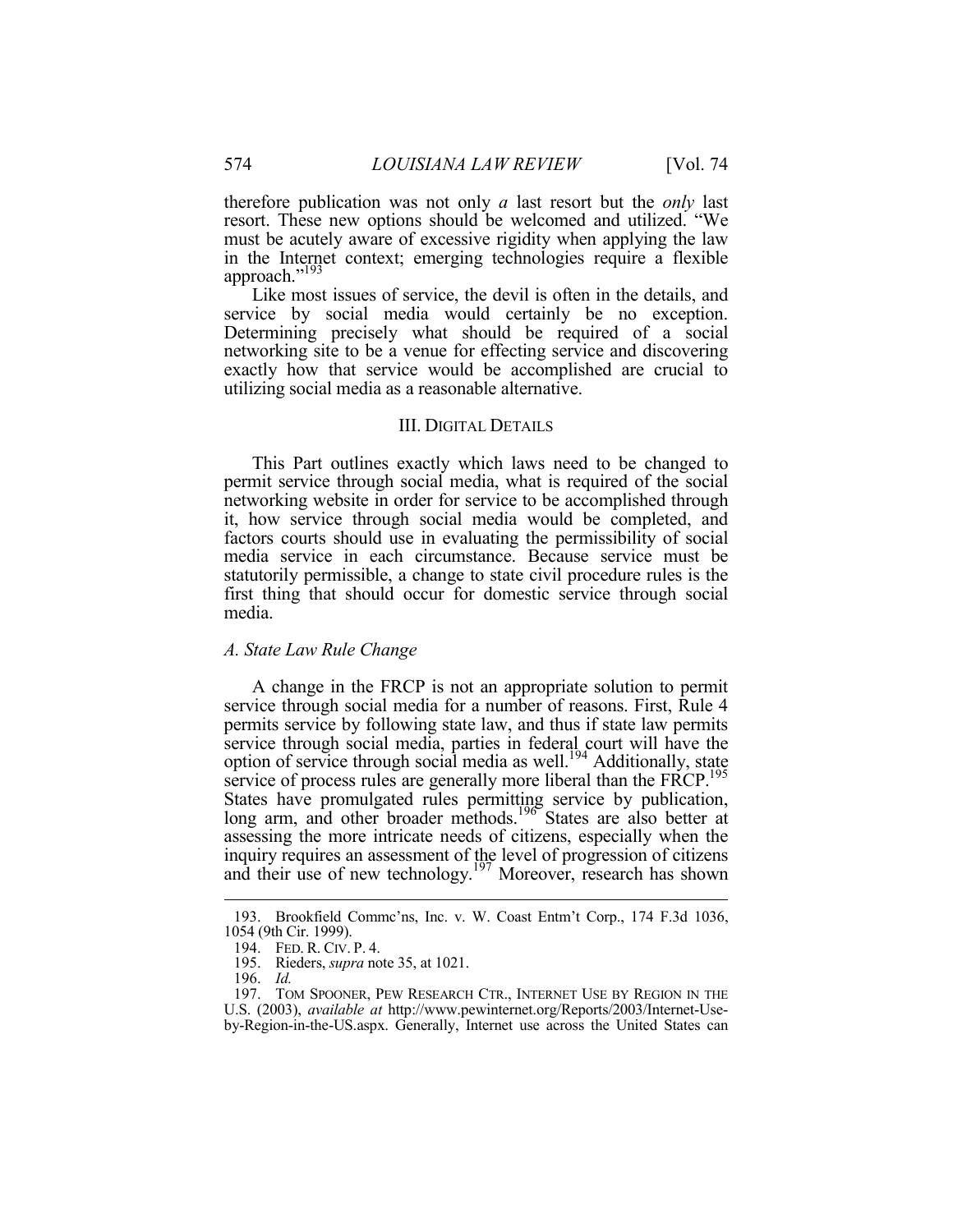that different areas of the country have different Internet usage rates and differing types of Internet usage.<sup>198</sup> Therefore, each state should individually incorporate changes to its service of process statutes to include electronic service through social media sites. Not only would this allow each state to tailor a rule to its citizens, but it would permit electronic service in *both* state court and federal court because of FRCP 4(e)(1)—allowing service by following state law where the action is brought.

Texas has already proposed a state law change to allow substituted service of citation through social media.<sup>199</sup> Texas House Bill 1989 was introduced in the 2013 Regular Session of the Texas Legislature.<sup>200</sup> The bill proposes an amendment to the Texas Civil Practice and Remedies Code that allows substituted service through social media.<sup>201</sup> This is precisely the change that is needed for service via social media to be permissible.

Utilizing new state laws permitting alternative service through social media, courts should permit electronic service after weighing the following factors.

# *B. "Tagging" the Necessary Factors for Permissible Social Media Service*

Courts have continuously noted that effective service of process must be evaluated on a case-by-case basis.<sup>202</sup> This principle is especially true for service effectuated with new technology. Each court must evaluate the circumstances of each case because

[w]hat constitutes appropriate service will vary depending on the particular circumstances of the case. In each case the court must determine whether the alternative method is reasonably calculated, under the circumstances, to apprise

vary from state to state. *Id.* As of 2002 the highest regions were the New England states and the Pacific Northwest; the lowest were the South and the Lower Midwest. *Id.* Additionally, each area was shown to have a different emphasis in online activities, but overall e-mail activity was not shown to vary. *Id.*

 <sup>198.</sup> *Id.* 

 <sup>199.</sup> H.B. 1989, 83d Reg. Sess. (Tex. 2013).

 <sup>200.</sup> Legislation: History, TEX. LEGISLATURE ONLINE, http://www.legis.state .tx.us/BillLookup/History.aspx?LegSess=83R&Bill=HB1989 (last visited Dec. 10, 2013).

 <sup>201.</sup> H.B. 1989.

 <sup>202.</sup> Philip Morris USA Inc. v. Veles Ltd., No. 06 CV 2988(GBD), 2007 WL 725412 (S.D.N.Y. Mar. 12, 2007).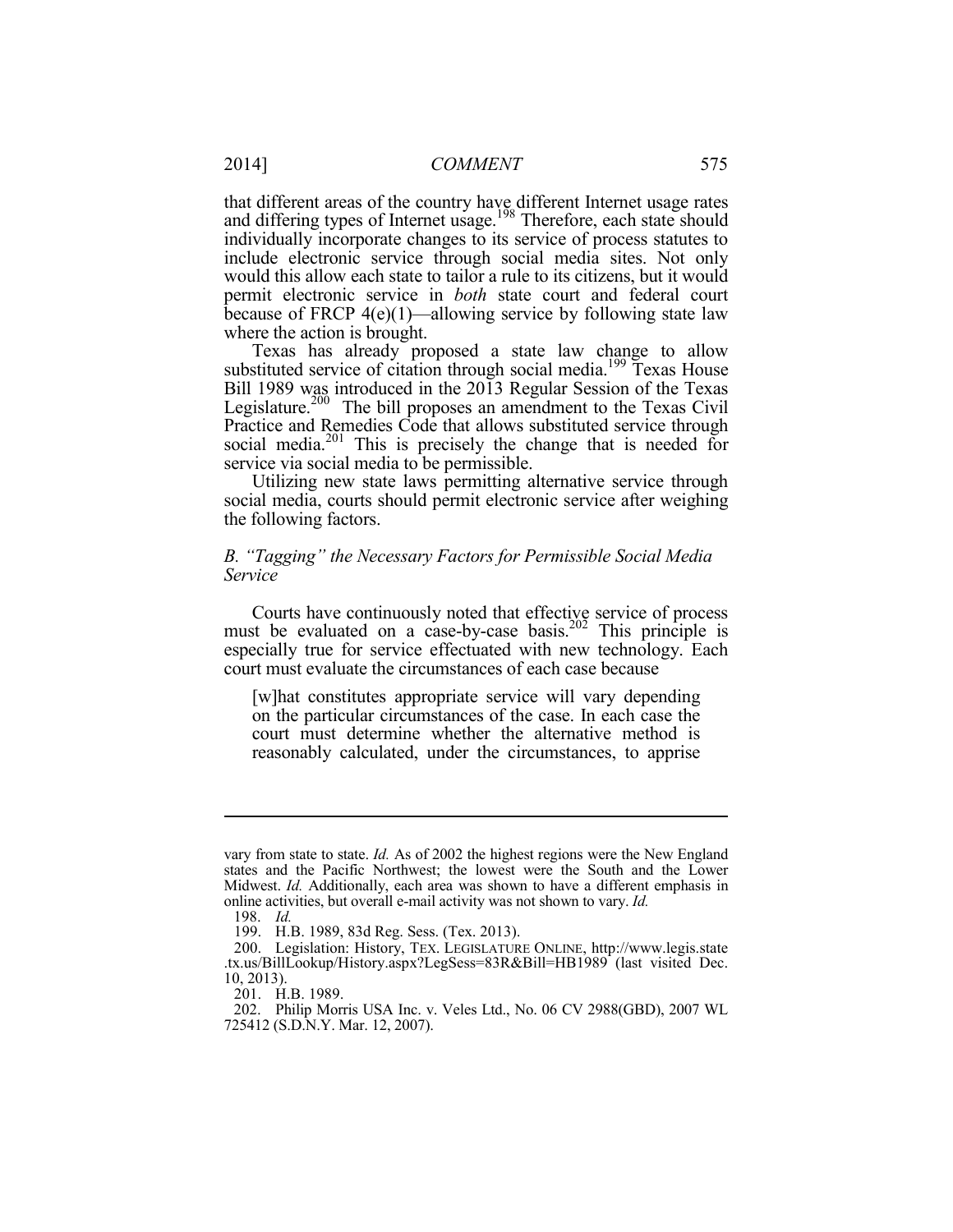interested parties of the pendency of the action and afford them an opportunity to present their objections. $203$ 

Thus, the following factors provide a framework under which service through social media, and other new technology, should be assessed. First, the social media site itself must provide a platform consistent with service of process. This means that the site should offer a non-connected user a means of contacting another user through a private message.<sup>204</sup> The messaging feature of the site must also have the ability to include attachments in the message so that the summons and the complaint can be attached and sent in the message. Facebook is the only social media site that currently possesses both of these features.

Second, because a question will likely be raised about whether the account belongs to the defendant, the plaintiff must make reasonable efforts to verify the account through corroboration of the information contained in it. Therefore, the plaintiff would be required to show with a reasonable degree of certainty that a considerable amount of the information contained in the profile, such as education, occupation, hobbies, friends, interests, age, hometown, and possibly general location, matches information known about the defendant sought to be served. Social media sites support users providing accurate information; for example, Facebook has a policy that users provide real names and information and reserves the right to remove a user's account if it violates this policy.205

Third, in order to establish timeliness of notice via social media, there must be evidence of the defendant's use of the site, such as status updates, postings on others' walls, connecting with other users, or similar activity. This would be done by examining the frequency by which the user engages in these activities. If frequency of use cannot be shown *or* the user's account has been set to private, service would not be permissible. This type of analysis is very similar to the one courts have used in determining the length of time notice by publication in a newspaper should run.<sup>206</sup>

<u>.</u>

<sup>203</sup>*. Id.* at \*2.

 <sup>204.</sup> In Facebook terms, users are "non-connected" if they are not "friends." Arguably, the requirement that the notice be sent through a *private* message is not absolutely crucial. Because this feature exists, however, it should be utilized. Privately sending notice assures that the correct person will see it and that it will not get removed before he does so.

 <sup>205.</sup> *Statement of Rights and Responsibilities*, FACEBOOK, https://www .facebook.com/legal/terms (last visited Nov. 8, 2013).

 <sup>206.</sup> *See* Pennoyer v. Neff, 95 U.S. 714, 741–43 (1877).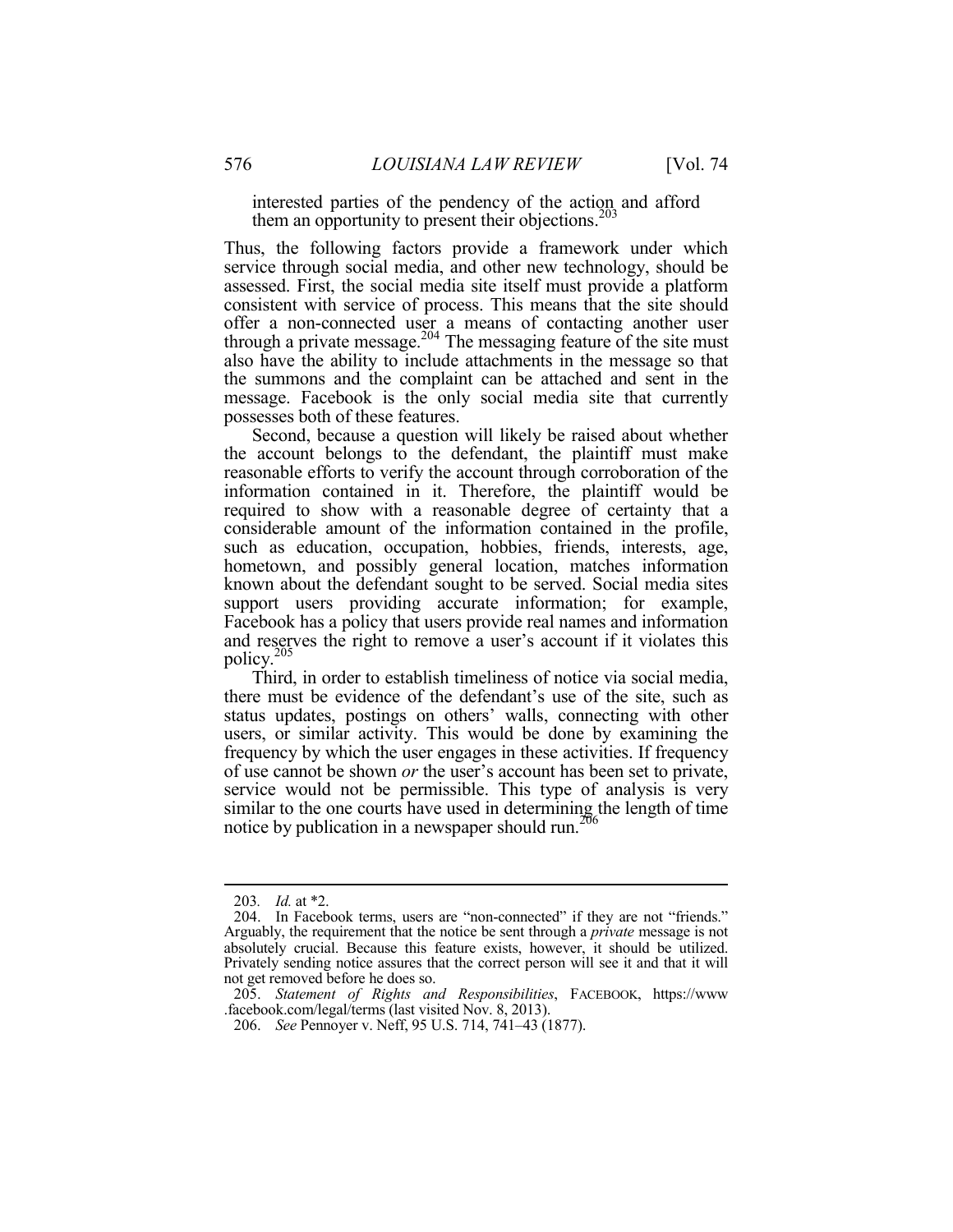These factors narrow the instances in which service of process could actually be used, allowing a palatable transition into allowing service of process through social media. They are also the same factors used by foreign courts<sup>207</sup> as well as states considering service via social media. The proposed Texas bill mentioned above offers guidance on how these factors would be incorporated into actual legislation. The bill reads:

(a) If substituted service of citation is authorized under the Texas Rules of Civil Procedure, the court may prescribe as a method of service under those rules an electronic communication sent to the defendant through a social media website if the court finds that: (1) the defendant maintains a social media page on that website; (2) the profile on the social media page is the profile of the defendant; (3) the defendant regularly accesses the social media page account; and (4) the defendant could reasonably be expected to receive actual notice if the electronic communication were sent to the defendant's account. . . .<sup>208</sup>

After meeting the above requirements, effectuating service through social media would be quite simple, involving only a couple of quick steps.

# *C. Practicalities of "Signing On" to Social Media Service*

Service through social media would be accomplished in a way similar to service through mail. To serve by social media, a plaintiff would simply have a person appointed by law send a private message to the defendant's social media account with the petition and summons attached. A significant addition to the features of Facebook private messages creates an even stronger argument for their use for service. As of October 2012, Facebook implemented

<u>.</u>

 <sup>207.</sup> John G. Browning, *Served Without Ever Leaving the Computer: Service of Process via Social Media*, 73 TEX. B.J. 180, 181 (2010). Because defendants had friended one another on Facebook and because they had not utilized privacy settings, "attorneys were able to match up personally identifiable information on the defendants' Facebook profiles (birth dates, lists of friends, and email addresses) with [disclosed] information." With this information, the attorneys showed that delivery to these Facebook profiles would be sufficient to give notice to the defendants. *Id.*

 <sup>208.</sup> H.B. 1989, 83d Reg. Sess. (Tex. 2013).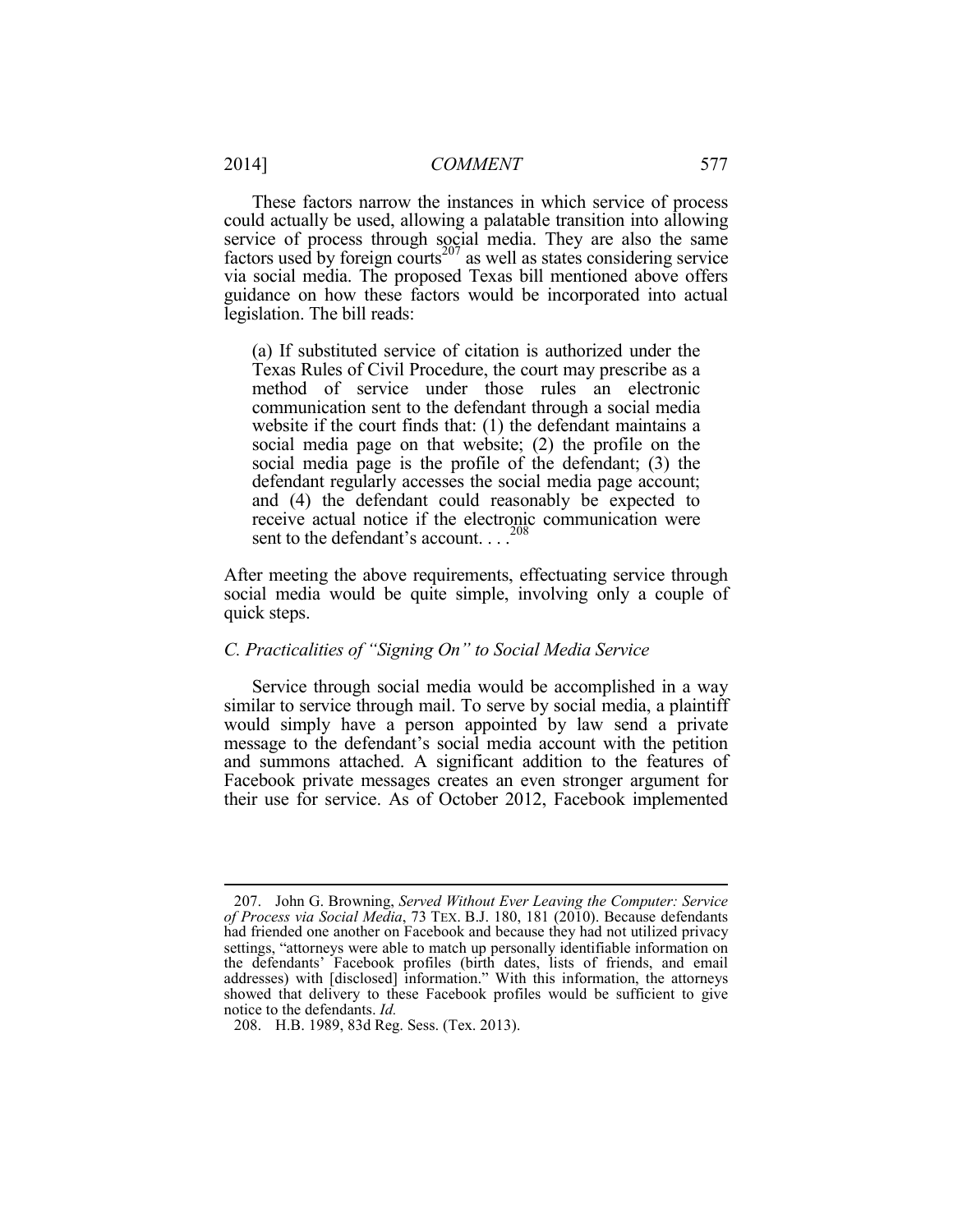"read receipts," which allow the sender of the message to see the *exact time* the recipient read the message.<sup>209</sup>



This development provides a substantial degree of certainty and reliability to social media service that, ironically, many of the traditional methods of service do not possess. Moreover, many users choose to have Facebook notifications sent via e-mail or mobile phone. As of November 2013, more than 800 million active monthly users utilize Facebook through a mobile phone.210 Having notifications sent to multiple media provides an even greater assurance that the defendant served through social media will receive effective service.

Facebook's implementation of read receipts, coupled with the increasing ability to access its site, makes it even more likely that service though it would reach the intended party. In many ways, service through social media encompasses the very essence of what due process is all about—that a person be *in fact* notified of the litigation against him.

#### **CONCLUSION**

It is clear that over the past several decades the methods of communication in the United States have changed drastically, and those new methods have provided new means that can be used to effect service. Social networks are powerful venues for effecting service of process that is likely to give notice. Courts should take the opportunity to use this new technology and not be constrained by conventional methods.

 $\overline{a}$ 

 <sup>209.</sup> *See generally Facebook Help Center: Messaging, Messages, Settings and Security, What Happens When I Message Someone?*, FACEBOOK, https://www .facebook.com/help/580504375298594 (last visited Nov. 8, 2013) ("When you send someone a message, it gets delivered to the person's Facebook Messages. If the person you messaged has turned chat on, your message will appear as a chat. If they have chat off, the message will appear in their message inbox and they will receive a notification. Once the person sees your message, it will be marked as seen."). *See also* Salvador Rodriguez, *Facebook Message "Seen" Feature Could Create Awkward Situations*, L.A. TIMES (June 5, 2012), *available at* http://articles .latimes.com/2012/jun/05/business/la-fi-tn-facebook-seen-feature-20 120531.

 <sup>210.</sup> *Key Facts*, *supra* note 95.